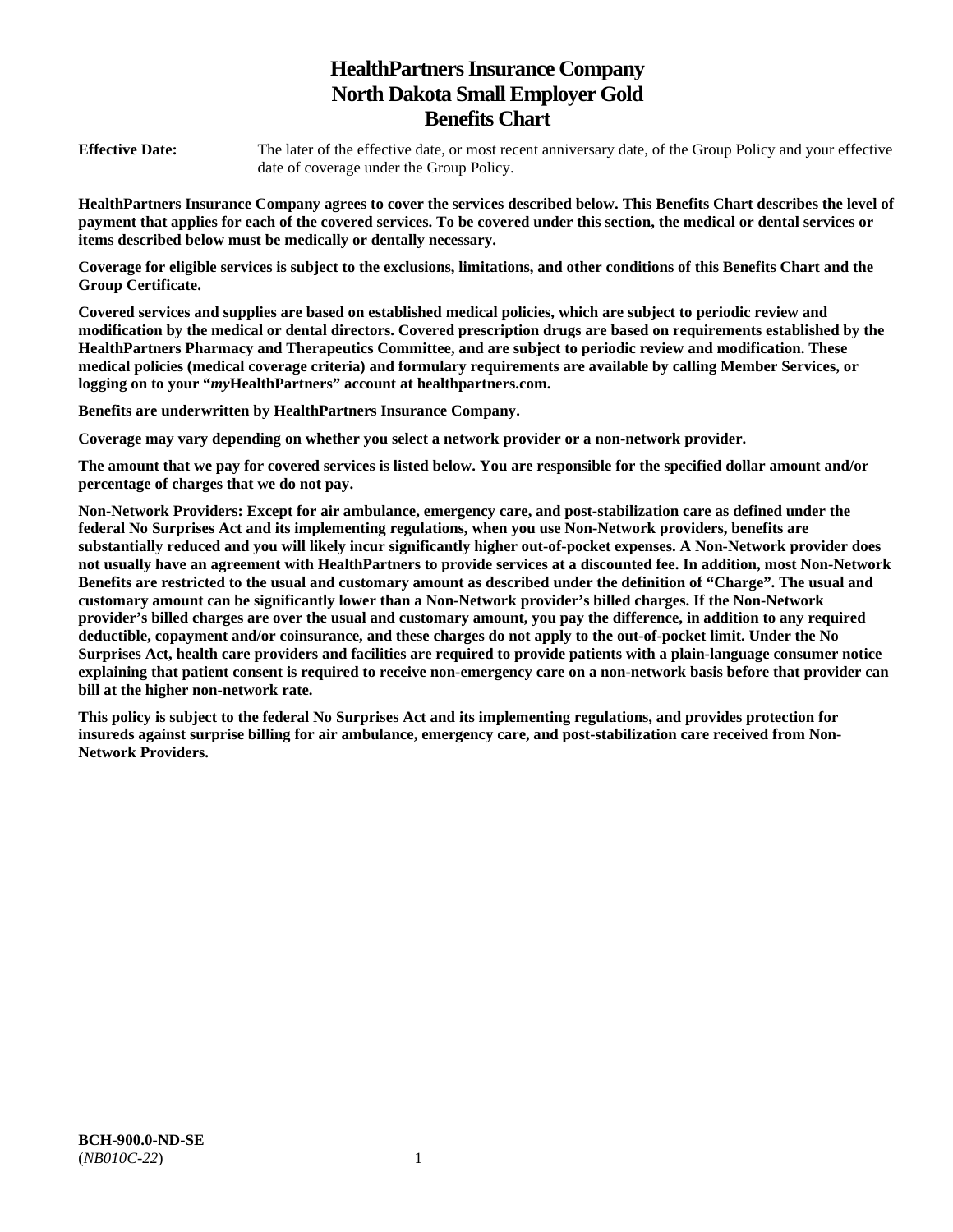# **These definitions apply to this Benefits Chart. They also apply to the Group Certificate.**

| <b>Biosimilar Drug:</b> | A prescription drug, approved by the Food and Drug Administration (FDA), that the FDA has<br>determined is biosimilar to and interchangeable with a biological brand name drug. Biosimilar drugs<br>are not considered generic drugs and are not covered under the generic drug benefit.                                                                                                                                                                                                                                                                                                                                        |
|-------------------------|---------------------------------------------------------------------------------------------------------------------------------------------------------------------------------------------------------------------------------------------------------------------------------------------------------------------------------------------------------------------------------------------------------------------------------------------------------------------------------------------------------------------------------------------------------------------------------------------------------------------------------|
| <b>Brand Name Drug:</b> | A prescription drug, approved by the Food and Drug Administration (FDA), that is manufactured,<br>sold, or licensed for sale under a trademark by the pharmaceutical company that originally researched<br>and developed the drug. Brand name drugs have the same active-ingredient formula as the generic<br>version of the drug. However, generic drugs are manufactured and sold by other drug manufacturers<br>and are generally not available until after the patent on the brand name drug has expired. A few brand<br>name drugs may be covered at the generic drug benefit level if this is indicated on the formulary. |
| <b>Calendar Year:</b>   | This is the 12-month period beginning 12:01 A.M. Central Time, on January 1, and ending 12:01 A.M. Central<br>Time of the next following December 31.                                                                                                                                                                                                                                                                                                                                                                                                                                                                           |
| <b>Charge:</b>          | For covered services delivered by participating network providers, is the provider's discounted charge<br>for a given medical/surgical service, procedure or item.                                                                                                                                                                                                                                                                                                                                                                                                                                                              |
|                         | For covered services delivered by Non-Network providers, a contracted rate may apply if such<br>arrangement is available to HealthPartners.                                                                                                                                                                                                                                                                                                                                                                                                                                                                                     |
|                         | For the Usual and Customary Charge for covered services delivered by non-network providers, our<br>payment is calculated using one of the following options to be determined at HealthPartners'<br>discretion: 1) a percentage of the Medicare fee schedule; 2) a comparable schedule if the service is not<br>on the Medicare fee schedule; or 3) a commercially reasonable rate for such service.                                                                                                                                                                                                                             |
|                         | The Usual and Customary Charge is the maximum amount allowed that we consider in the calculation<br>of the payment of charges incurred for certain covered services. You must pay for any charges above<br>the usual and customary charge, and they do not apply to the out-of-pocket limit.                                                                                                                                                                                                                                                                                                                                    |
|                         | A charge is incurred for covered ambulatory medical and surgical services, on the date the service or<br>item is provided. A charge is incurred for covered inpatient services, on the date of admission to a<br>hospital. To be covered, a charge must be incurred on or after your effective date and on or before the<br>termination date.                                                                                                                                                                                                                                                                                   |
|                         | Copayment/Coinsurance: The specified dollar amount, or percentage, of charges incurred for covered services, which we do not<br>pay, but which you must pay, each time you receive certain medical services, procedures or items.<br>Our payment for those covered services or items begins after the copayment or coinsurance is<br>satisfied. Covered services or items requiring a copayment or coinsurance are specified in this<br>Benefits Chart.                                                                                                                                                                         |
|                         | For services provided by a network provider:                                                                                                                                                                                                                                                                                                                                                                                                                                                                                                                                                                                    |
|                         | An amount which is listed as a flat dollar copayment is applied to a network provider's discounted<br>charges for a given service. However, if the network provider's discounted charge for a service or<br>item is less than the flat dollar copayment, you will pay the network provider's discounted charge. An<br>amount which is listed as a percentage of charges or coinsurance is based on the network provider's<br>discounted charges, calculated at the time the claim is processed, which may include an agreed upon<br>fee schedule rate for case rate or withhold arrangements.                                   |
|                         | For services provided by a non-network provider:                                                                                                                                                                                                                                                                                                                                                                                                                                                                                                                                                                                |
|                         | Any copayment or coinsurance is applied to the lesser of the provider's charges or the usual and<br>customary charge for a service.                                                                                                                                                                                                                                                                                                                                                                                                                                                                                             |
|                         | A copayment or coinsurance is due at the time a service is provided, or when billed by the provider.<br>The copayment or coinsurance applicable for a scheduled visit with a network provider will be<br>collected for each visit, late cancellation and failed appointment.                                                                                                                                                                                                                                                                                                                                                    |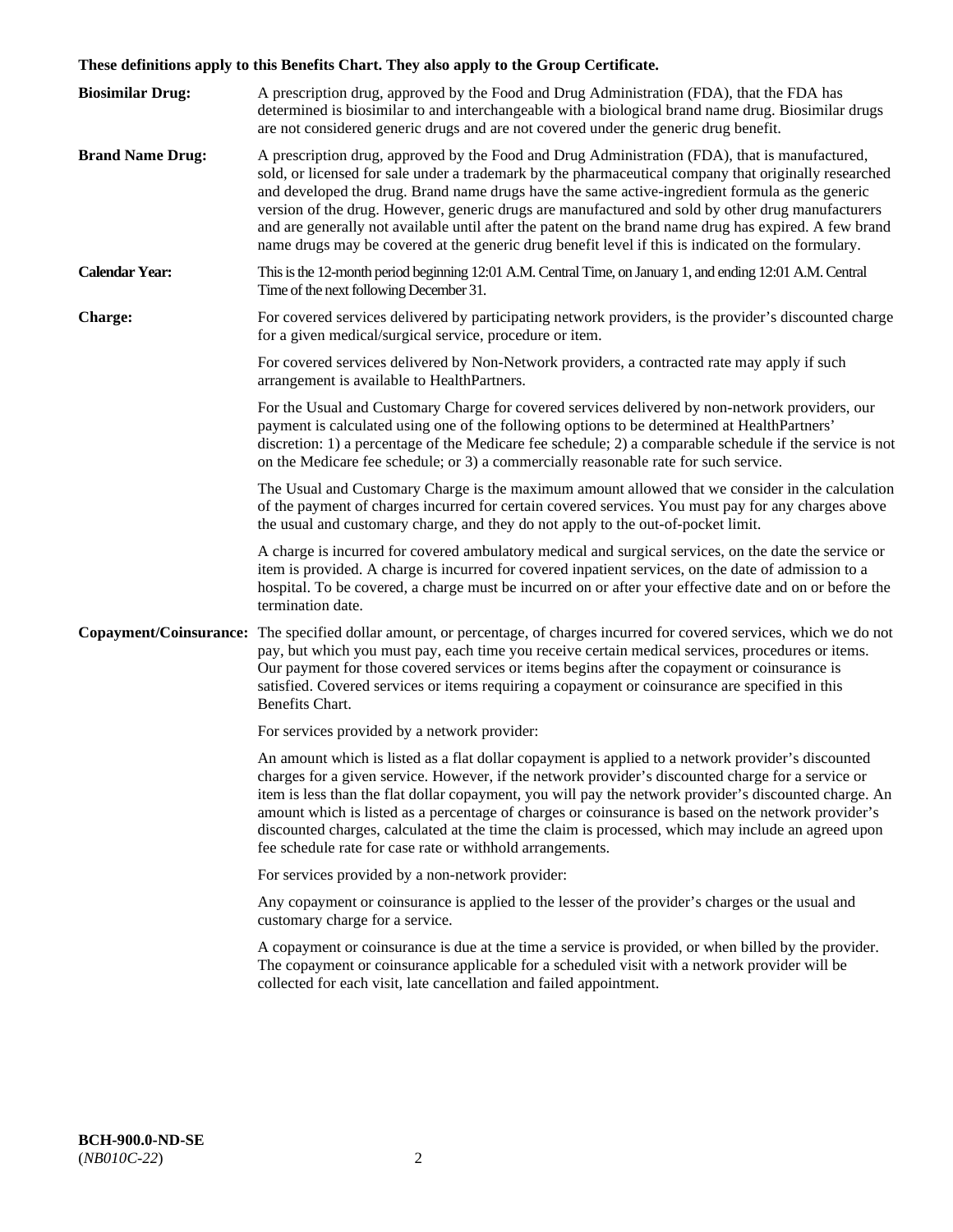| Deductible:                                | The specified dollar amount of charges incurred for covered services, which we do not pay, but an<br>insured or a family has to pay first in a calendar year. Our payment for those services or items begins<br>after the deductible is satisfied. For network providers, the amount of the charges that apply to the<br>deductible are based on the network provider's discounted charges, calculated at the time the claim is<br>processed, which may include an agreed upon fee schedule rate for case rate or withhold<br>arrangements. For non-network providers, the amount of charges that apply to the deductible are the<br>lesser of the provider's charges or the usual and customary charge for a service. |
|--------------------------------------------|------------------------------------------------------------------------------------------------------------------------------------------------------------------------------------------------------------------------------------------------------------------------------------------------------------------------------------------------------------------------------------------------------------------------------------------------------------------------------------------------------------------------------------------------------------------------------------------------------------------------------------------------------------------------------------------------------------------------|
|                                            | Any amounts paid or reimbursed by a third party, including but not limited to: point of service<br>rebates, manufacturer coupons, manufacturer debit cards or other forms of direct reimbursement to an<br>insured for a product or service, will not apply toward the deductible, to the extent permitted under<br>state and federal law.                                                                                                                                                                                                                                                                                                                                                                             |
|                                            | Your plan has an embedded deductible. This means once an insured meets the individual deductible,<br>the plan begins paying benefits for that person. If two or more members of the family meet the family<br>deductible, the plan begins paying benefits for all members of the family, regardless of whether each<br>insured has met the individual deductible. However, an insured may not contribute more than the<br>individual deductible toward the family deductible.                                                                                                                                                                                                                                          |
|                                            | All services are subject to the deductible unless otherwise indicated below in this Benefits Chart.                                                                                                                                                                                                                                                                                                                                                                                                                                                                                                                                                                                                                    |
| <b>Formulary:</b>                          | This is a current list, which may be revised from time to time, of prescription drugs, medications,<br>equipment and supplies covered by us as indicated in this Benefits Chart which are covered at the<br>highest benefit level. Some drugs on the Formulary may require prior authorization to be covered as<br>formulary drugs. The formulary, and information on drugs that require prior authorization, are<br>available by calling Member Services, or logging on to your "myHealthPartners" account at<br>healthpartners.com.                                                                                                                                                                                  |
| <b>Generic Drug:</b>                       | A prescription drug, approved by the Food and Drug Administration (FDA), that the FDA has<br>determined is comparable to a brand name drug product in dosage form, strength, route of<br>administration, quality, intended use and documented bioequivalence. Generally, generic drugs cost<br>less than brand name drugs. Some brand name drugs may be covered at the generic drug benefit level<br>if this is indicated on the formulary.                                                                                                                                                                                                                                                                            |
| <b>Lifetime Maximum</b><br><b>Benefit:</b> | The specified coverage limit actually paid by us for services and/or charges incurred by you for<br>bariatric surgery. Payment of benefits under the Certificate ceases when that lifetime maximum benefit<br>is reached. You have to pay for any subsequent charges.                                                                                                                                                                                                                                                                                                                                                                                                                                                  |
| <b>Non-Formulary Drug:</b>                 | This is a prescription drug, approved by the Food and Drug Administration (FDA), that is not on the<br>formulary, is medically necessary and is not investigative or otherwise excluded under the Certificate.                                                                                                                                                                                                                                                                                                                                                                                                                                                                                                         |
|                                            | Out-of-Pocket Expenses: You pay the specified copayments/coinsurance and deductibles applicable for particular services,<br>subject to the out-of-pocket limit described below. These amounts are in addition to the monthly<br>premium payments.                                                                                                                                                                                                                                                                                                                                                                                                                                                                      |
| <b>Out-of-Pocket Limit:</b>                | You pay the copayments/coinsurance and deductibles for covered services, to the individual or family<br>out-of-pocket limit. Thereafter we cover 100% of charges incurred for all other covered services, for<br>the rest of the calendar year. You pay amounts greater than the out-of-pocket limit if you exceed any<br>Lifetime Maximum Benefit, or visit or day limits.                                                                                                                                                                                                                                                                                                                                            |
|                                            | Non-Network Benefits above the usual and customary charge (see definition of charge above) do not<br>apply to the out-of-pocket limit.                                                                                                                                                                                                                                                                                                                                                                                                                                                                                                                                                                                 |
|                                            | Non-Network Benefits for transplant surgery and bariatric surgery do not apply to the out-of-pocket<br>limit.                                                                                                                                                                                                                                                                                                                                                                                                                                                                                                                                                                                                          |
|                                            | Any amounts paid or reimbursed by a third party, including but not limited to: point of service<br>rebates, manufacturer coupons, manufacturer debit cards or other forms of direct reimbursement to an<br>insured for a product or service, will not apply as an out of pocket expense, to the extent permitted<br>under state and federal law.                                                                                                                                                                                                                                                                                                                                                                       |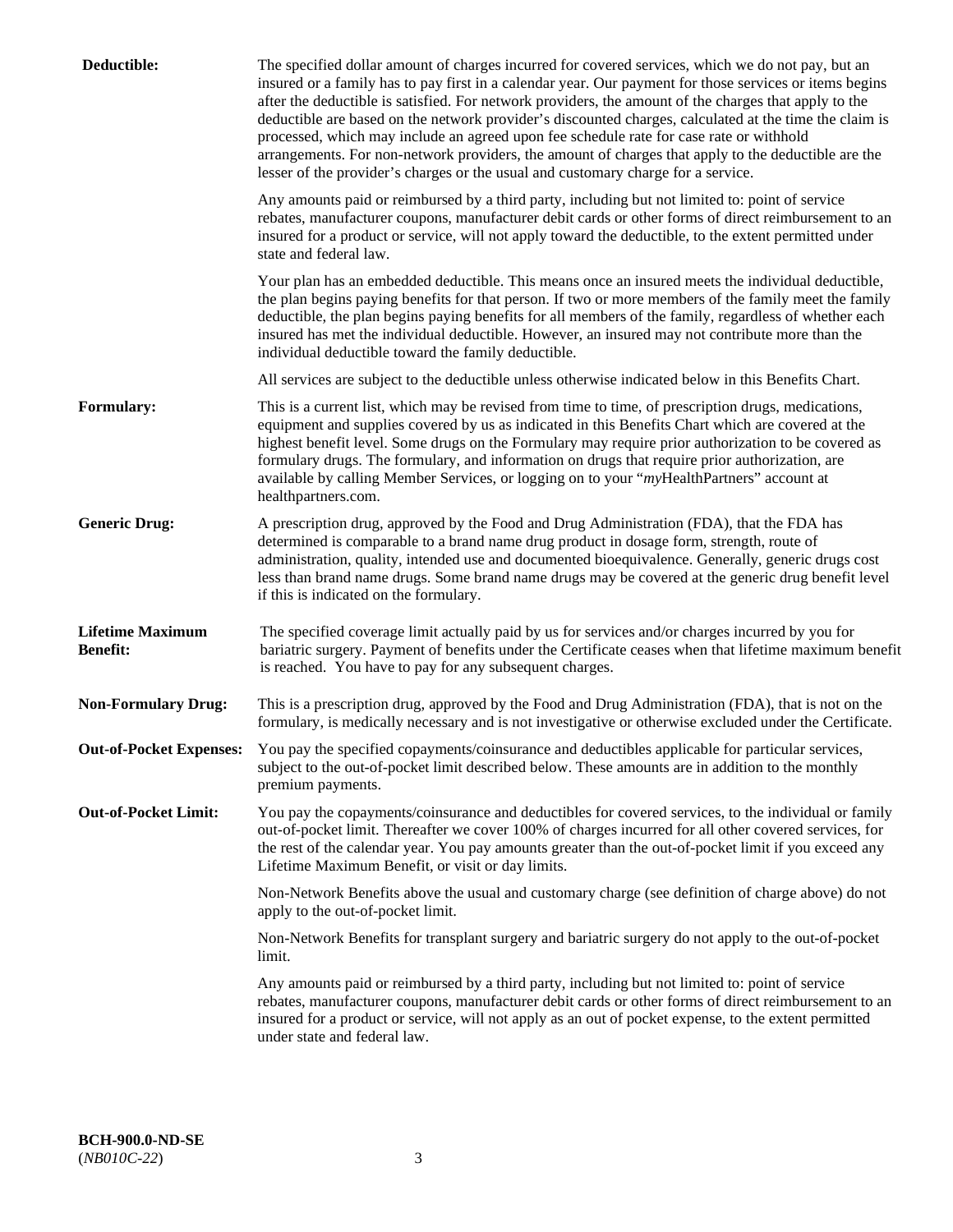You are responsible to keep track of the out-of-pocket expenses. Contact our Member Services Department for assistance in determining the amount paid by the enrollee for specific eligible services received. Claims for reimbursement under the out-of-pocket limit provisions are subject to the same time limits and provisions described under the "Claims Provisions" section of the Certificate.

**Specialty Drug List:** This is a current list, which may be revised from time to time, of prescription drugs, medications, equipment and supplies, which are typically bio-pharmaceuticals. The purpose of a specialty drug list is to facilitate enhanced monitoring of complex therapies used to treat specific conditions. Specialty drugs are covered by us as indicated in this Benefits Chart. The specialty drug list is available by calling Member Services, or logging on to your "*my*HealthPartners" account at [healthpartners.com.](http://www.healthpartners.com/)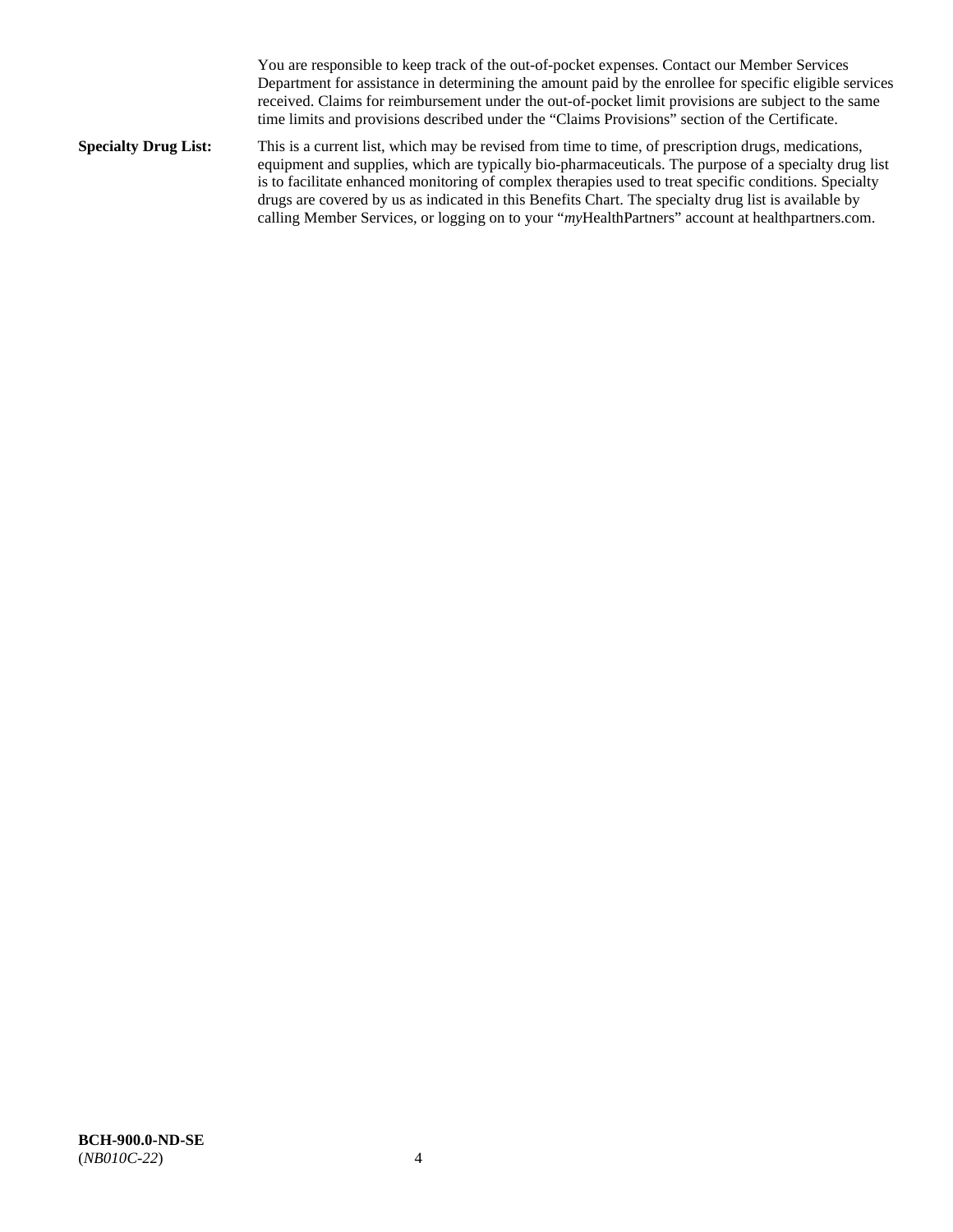# **DEDUCTIBLES AND OUT-OF-POCKET LIMITS**

### **Individual Calendar Year Deductible**

| <b>Network Benefits</b> | <b>Non-Network Benefits</b> |
|-------------------------|-----------------------------|
| \$2,000                 | \$10,000                    |

### **Family Calendar Year Deductible**

| <b>Network Benefits</b> | <b>Non-Network Benefits</b> |
|-------------------------|-----------------------------|
| \$6,000                 | \$20,000                    |

A separate deductible must be satisfied under the Network Benefits and Non-Network Benefits.

Your plan has an embedded deductible. This means once an insured meets the individual deductible, the plan begins paying benefits for that person. If two or more members of the family meet the family deductible, the plan begins paying benefits for all members of the family, regardless of whether each insured has met the individual deductible. However, an insured may not contribute more than the individual deductible toward the family deductible.

Any amounts paid or reimbursed by a third party, including but not limited to: point of service rebates, manufacturer coupons, manufacturer debit cards or other forms of direct reimbursement to an insured for a product or service, will not apply toward the deductible, to the extent permitted under state and federal law.

### **Individual Calendar Year Out-of-Pocket Limit**

| <b>Network Benefits</b> | <b>Non-Network Benefits</b> |
|-------------------------|-----------------------------|
| \$7,000                 | \$30,000                    |

### **Family Calendar Year Out-of-Pocket Limit**

| <b>Network Benefits</b> | <b>Non-Network Benefits</b> |
|-------------------------|-----------------------------|
| \$14,000                | \$60,000                    |

A separate Out-of-Pocket Limit must be satisfied under the Network Benefits and Non-Network Benefits.

Non-Network Benefits above the usual and customary charge will not apply toward the individual or family Out-of-Pocket Limit.

Non-Network Benefits for transplant surgery and bariatric surgery do not apply to the out-of-pocket limit.

Any amounts paid or reimbursed by a third party, including but not limited to: point of service rebates, manufacturer coupons, manufacturer debit cards or other forms of direct reimbursement to an insured for a product or service, will not apply as an out of pocket expense, to the extent permitted under state and federal law.

#### **Lifetime maximum benefit for bariatric surgery**

| <b>Network Benefits</b> | <b>Non-Network Benefits</b> |
|-------------------------|-----------------------------|
| Unlimited.              | \$5,000                     |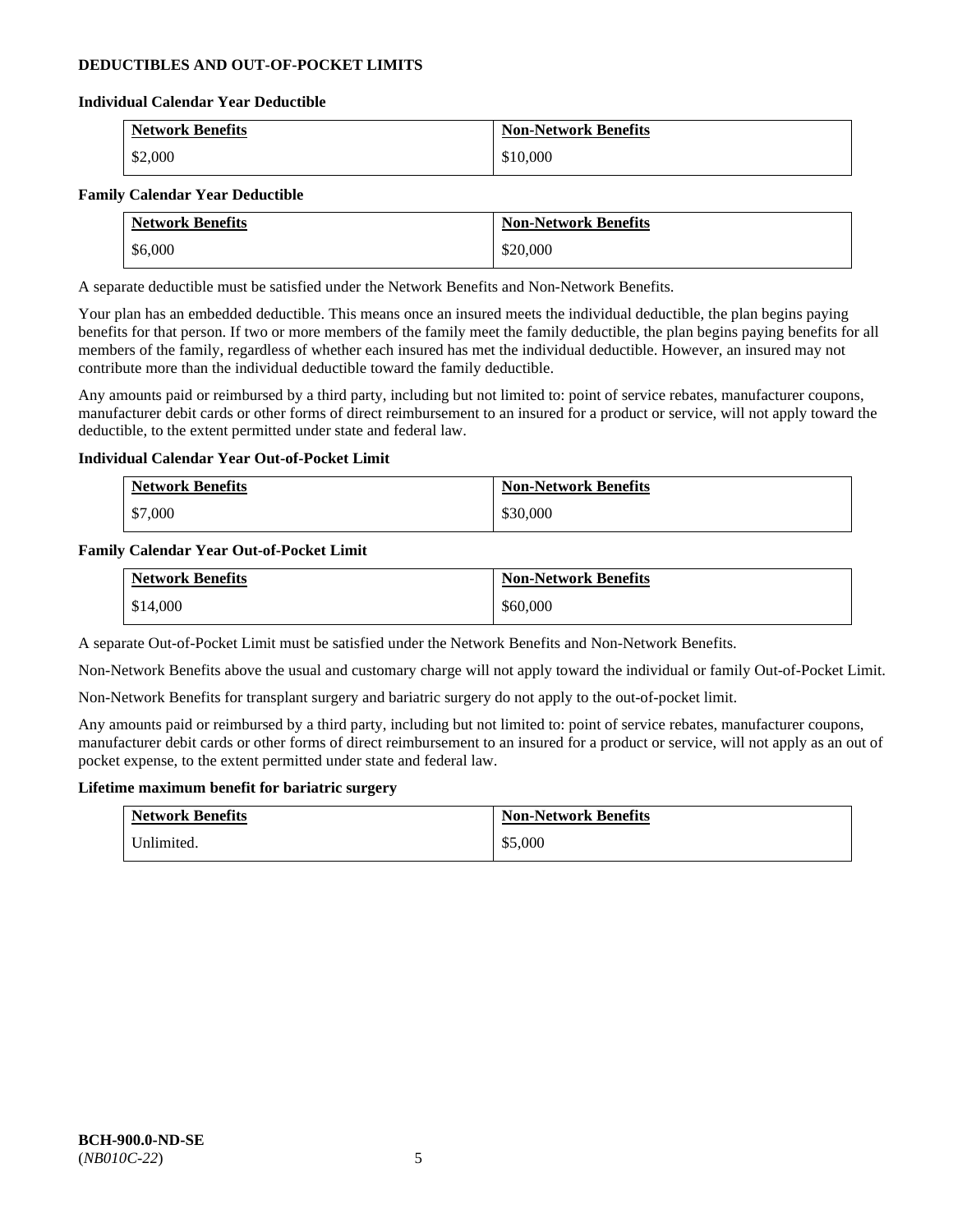# **AMBULANCE AND MEDICAL TRANSPORTATION**

### **Covered Services:**

We cover ambulance and medical transportation for medical emergencies.

We also cover medically necessary, non-emergency ground and air medical transportation if it meets our medical coverage criteria. Under the No Surprises Act, non-network health care providers and facilities are required to provide patients with a plain-language consumer notice explaining that patient consent is required to receive non-emergency before that provider can bill at the higher non-network rate.

Covered services and supplies are based on established medical policies, which are subject to periodic review and modification by the medical or dental directors. These medical policies (medical coverage criteria) and applicable prior authorization requirements are available by calling Member Services, or logging on to your "*my*HealthPartners" account a[t healthpartners.com.](http://www.healthpartners.com/)

#### **Ambulance and medical transportation (other than non-emergency air ambulance transportation)**

| <b>Network Benefits</b>      | <b>Non-Network Benefits</b> |
|------------------------------|-----------------------------|
| 70% of the charges incurred. | See Network Benefits.       |

#### **Non-emergency air ambulance transportation**

| <b>Network Benefits</b>      | <b>Non-Network Benefits</b> |
|------------------------------|-----------------------------|
| 70% of the charges incurred. | See Network Benefits.       |

For Non-Network air ambulance service providers, the eligible charges are limited to the average HealthPartners reimbursement rate for Network air ambulance service providers licensed by the state of North Dakota.

### **Not Covered:**

• See "Services Not Covered" in the Group Certificate.

# **BEHAVIORAL HEALTH SERVICES**

#### **Covered Services:**

Covered services are based on established medical policies, which are subject to periodic review and modification by the medical directors. These medical policies (medical coverage criteria) are available by calling Member Services, or logging on to your "*my*HealthPartners" account at [healthpartners.com.](http://healthpartners.com/)

### **Mental health services**

We cover services for mental health diagnoses as described in the Diagnostic and Statistical Manual of Mental Disorders - Fifth Edition (DSM-5) (most recent edition).

**Outpatient services, including intensive outpatient and day treatment services:** We cover medically necessary outpatient professional mental health services for evaluation, crisis intervention, and treatment of mental health disorders.

A comprehensive diagnostic assessment will be used as the basis for a determination by a mental health professional, concerning the appropriate treatment and the extent of services required.

Outpatient services we cover for a diagnosed mental health condition include the following:

- Individual, group, family, and multi-family therapy;
- Medication management provided by a physician, certified nurse practitioner, or physician's assistant;
- Psychological testing services for the purposes of determining the differential diagnoses and treatment planning for patients currently receiving behavioral health services;
- Day treatment and intensive outpatient services in a licensed program;
- Partial hospitalization services in a licensed hospital or community mental health center;
- Psychotherapy and nursing services provided in the home if authorized by us;
- Treatment for gender dysphoria; and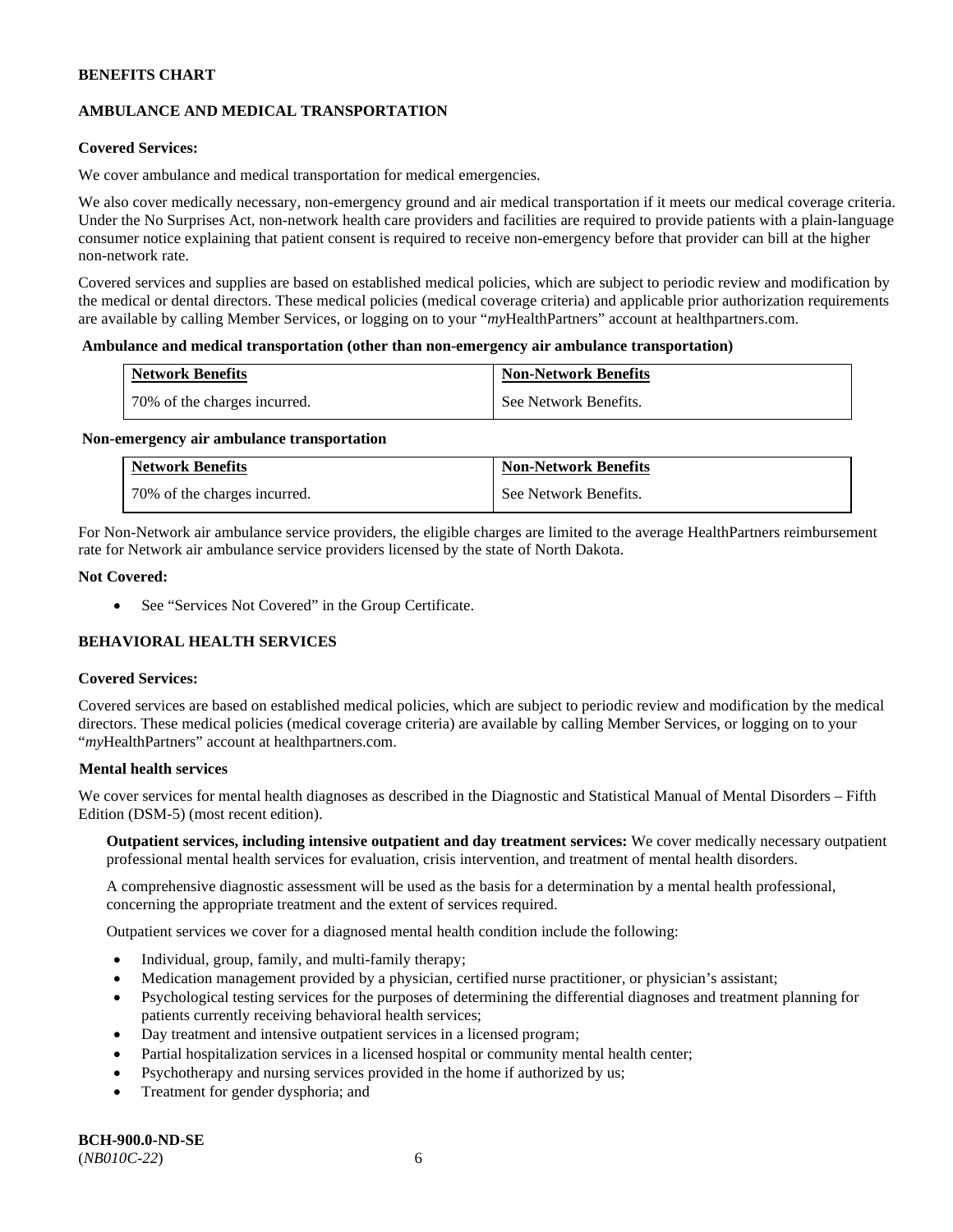• Medically necessary Applied Behavioral Analysis (ABA) prescribed or ordered for an individual diagnosed with an autism spectrum disorder by a licensed physician or a licensed psychologist. For other autism services covered under this Benefits Chart, see the habilitative benefit under Physical Therapy, Occupational Therapy and Speech Therapy.

| <b>Network Benefits</b>                                   | <b>Non-Network Benefits</b>                           |
|-----------------------------------------------------------|-------------------------------------------------------|
| The first five hours of treatment in a calendar year      | The first five hours of treatment in a calendar year  |
| are covered at 100% of the charges incurred. A group      | are covered at 100% of the charges incurred. A        |
| visit counts as one half hour toward the five hours.      | group visit counts as one half hour toward the five   |
| Day treatment, intensive outpatient services and          | hours. Day treatment, intensive outpatient services   |
| partial hospitalization services are not eligible for the | and partial hospitalization services are not eligible |
| first five hour benefit.                                  | for the first five hour benefit.                      |
| We cover additional hours at 70% of the charges           | We cover additional hours at 50% of the charges       |
| incurred.                                                 | incurred.                                             |

### **Group therapy**

| <b>Network Benefits</b>        | <b>Non-Network Benefits</b>  |
|--------------------------------|------------------------------|
| 1 70% of the charges incurred. | 50% of the charges incurred. |

**Inpatient services, including mental health residential treatment services:** We cover the following:

- Medically necessary inpatient services in a hospital and professional services for treatment of mental health disorders. Medical stabilization is covered under inpatient hospital services in the "Hospital and Skilled Nursing Facility Services" section; and
- Medically necessary mental health residential treatment services. This care must be authorized by us and provided by a hospital or residential behavioral health treatment facility licensed by the local state or Department of Health and Human Services. Services not covered under this benefit include halfway houses, group homes, extended care facilities, shelter services, correctional services, detention services, transitional services, group residential services, foster care services and wilderness programs.

| <b>Network Benefits</b>      | <b>Non-Network Benefits</b>  |
|------------------------------|------------------------------|
| 70% of the charges incurred. | 50% of the charges incurred. |

#### **Substance use disorder (SUD) services**

We cover medically necessary services for assessments by a licensed alcohol and drug counselor and treatment of substance use disorders as defined in the latest edition of the DSM-5.

**Outpatient services, including intensive outpatient and day treatment services:** We cover medically necessary outpatient professional services for the diagnosis and treatment of substance use disorder. Substance use disorder treatment services must be provided by a program licensed by the local Department of Health and Human Services.

Outpatient services we cover for a diagnosed substance use disorder include the following:

- Individual, group, family, and multi-family therapy provided in an office setting;
- Opiate replacement therapy including methadone and buprenorphine treatment; and
- Day treatment and intensive outpatient services in a licensed program.

| <b>Network Benefits</b>                               | <b>Non-Network Benefits</b>                           |
|-------------------------------------------------------|-------------------------------------------------------|
| The first five visits of treatment in a calendar year | The first five visits of treatment in a calendar year |
| are covered at 100% of the charges incurred. Day      | are covered at 100% of the charges incurred. Day      |
| treatment and intensive outpatient services are not   | treatment and intensive outpatient services are not   |
| eligible for the first five visits benefit.           | eligible for the first five visits benefit.           |
| We cover additional visits at 70% of the charges      | We cover additional visits at 50% of the charges      |
| incurred.                                             | incurred.                                             |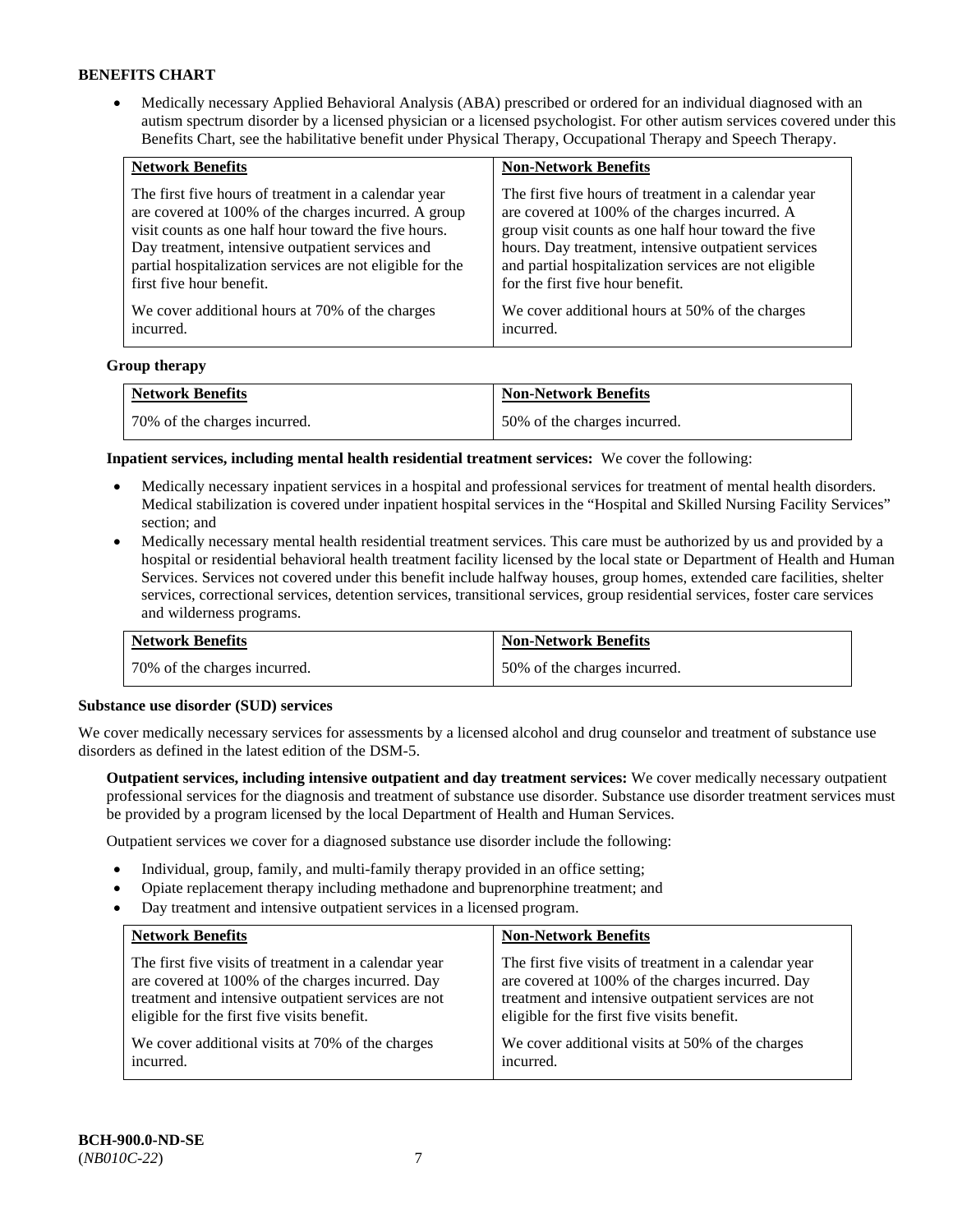**Inpatient Services:** We cover the following:

- Medically necessary inpatient services in a hospital or primary residential treatment in a licensed substance use disorder treatment center. Primary residential treatment is an intensive residential treatment program of limited duration, typically 30 days or less;
- Services provided in a hospital that is licensed by the local state and accredited by Medicare; and
- Detoxification services in a hospital or community detoxification facility if it is licensed by the local Department of Health and Human Services.

| <b>Network Benefits</b>      | <b>Non-Network Benefits</b>  |
|------------------------------|------------------------------|
| 70% of the charges incurred. | 50% of the charges incurred. |

### **Not Covered:**

• See "Services Not Covered" in the Group Certificate.

# **CHIROPRACTIC SERVICES**

# **Covered Services:**

We cover chiropractic services for rehabilitative care. Chiropractic services are adjustments to any abnormal articulations of the human body, especially those of the spinal column, for the purpose of giving freedom of action to impinged nerves that may cause pain or deranged function.

Massage therapy which is performed in conjunction with other treatment/modalities by a chiropractor, is part of a prescribed treatment plan and is not billed separately is covered.

| <b>Network Benefits</b>      | <b>Non-Network Benefits</b>           |
|------------------------------|---------------------------------------|
| 70% of the charges incurred. | 50% of the charges incurred.          |
|                              | Limit of 20 visits per calendar year. |

### **Not Covered:**

- Massage therapy for the purpose of comfort or convenience of the insured.
- See "Services Not Covered" in the Group Certificate.

# **CLINICAL TRIALS**

### **Covered Services:**

We cover certain routine services if you participate in a Phase I, Phase II, Phase III or Phase IV clinical trial that is conducted in relation to the prevention, detection, or treatment of cancer or other life-threatening disease or condition as defined in the Affordable Care Act. We cover routine patient costs for services that would be eligible under this Benefits Chart if the service were provided outside of a clinical trial.

| <b>Network Benefits</b>                                                                                                                                                                          | <b>Non-Network Benefits</b>                                                                                                                                                                           |
|--------------------------------------------------------------------------------------------------------------------------------------------------------------------------------------------------|-------------------------------------------------------------------------------------------------------------------------------------------------------------------------------------------------------|
| Coverage level is same as corresponding Network<br>Benefits, depending on type of service provided<br>such as Office Visits for Illness or Injury, Inpatient<br>or Outpatient Hospital Services. | Coverage level is same as corresponding Non-<br>Network Benefits, depending on type of service<br>provided such as Office Visits for Illness or Injury,<br>Inpatient or Outpatient Hospital Services. |

### **Not Covered:**

- The investigative item, device or service itself.
- Items or services that are provided solely to satisfy data collection and analysis needs and that are not used in the direct clinical management of the patient.
- A service that is clearly inconsistent with widely accepted and established standards of care for a particular diagnosis.
- See "Services Not Covered" in the Group Certificate.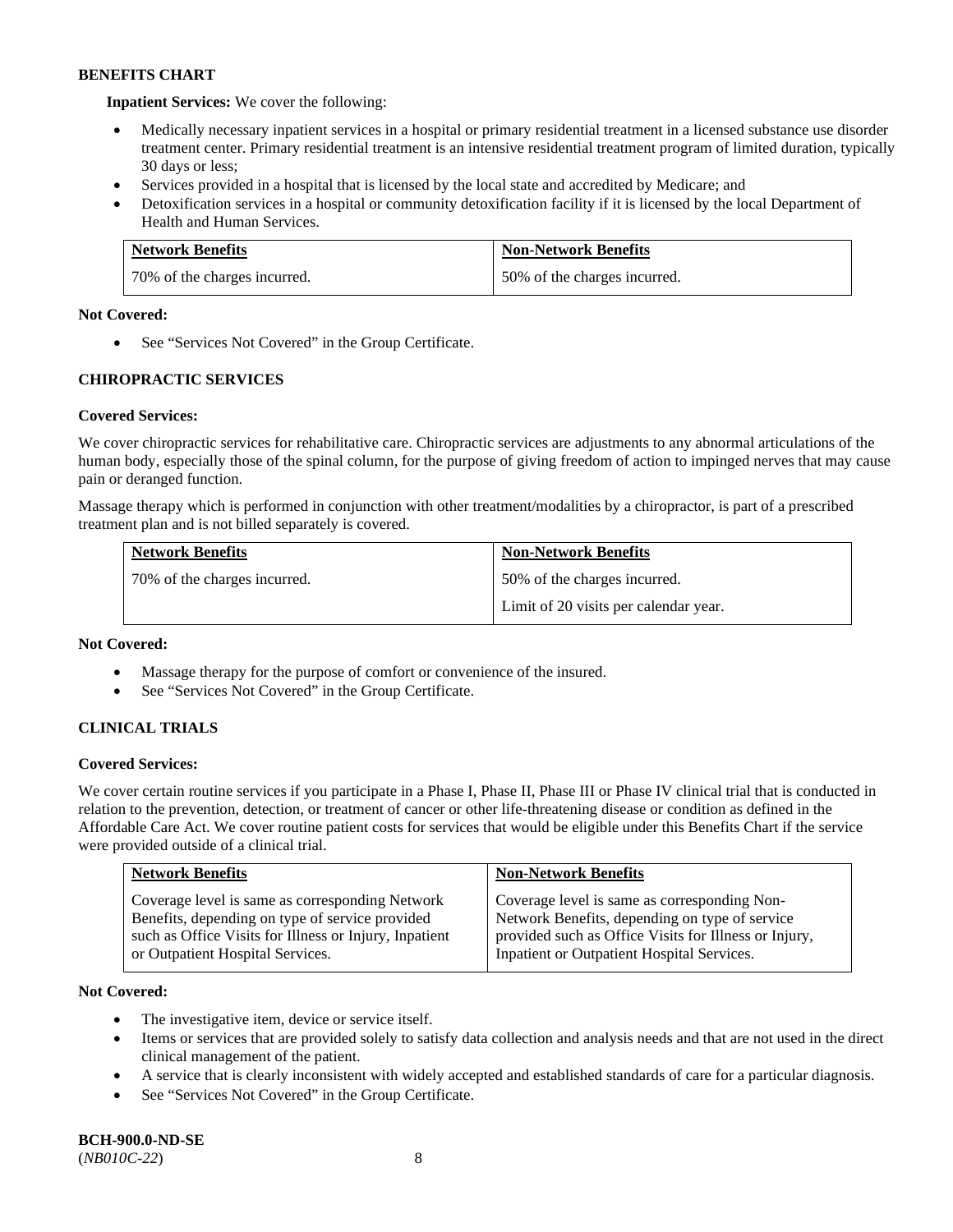# **DENTAL SERVICES**

### **Covered Services:**

We cover services as described below.

**Accidental dental services:** We cover dentally necessary services to treat and restore damage done to sound, natural, unrestored teeth as a result of an accidental injury. Coverage is for damage caused by external trauma to face and mouth only, not for cracked or broken teeth which result from biting or chewing. We cover restorations, root canals, crowns and replacement of teeth lost that are directly related to the accident in which the insured was involved. We cover initial exams, x-rays, and palliative treatment including extractions, and other oral surgical procedures directly related to the accident. Subsequent treatment must be initiated within the specified time-frame and must be directly related to the accident. We do not cover restoration and replacement of teeth that are not "sound and natural" at the time of the accident.

Full mouth rehabilitation to correct occlusion (bite) and malocclusion (misaligned teeth not due to the accident) are not covered.

When an implant-supported dental prosthetic treatment is pursued, the accidental dental benefit will be applied to the prosthetic procedure. Benefits are limited to the amount that would be paid toward the placement of a removable dental prosthetic appliance that could be used in the absence of implant treatment. Care must be provided or pre-authorized by a HealthPartners dentist.

| <b>Network Benefits</b>      | <b>Non-Network Benefits</b>  |
|------------------------------|------------------------------|
| 70% of the charges incurred. | 50% of the charges incurred. |

For all accidental dental services, treatment and/or restoration must be initiated within six months of the date of the injury. Coverage is limited to the initial course of treatment and/or initial restoration. Services must be provided within 24 months of the date of injury to be covered.

### **Medical referral dental services**

**Medically necessary outpatient dental services:** We cover medically necessary outpatient dental services. Coverage is limited to dental services required for treatment of an underlying medical condition, e.g., removal of teeth to complete radiation treatment for cancer of the jaw, cysts and lesions.

| <b>Network Benefits</b>      | <b>Non-Network Benefits</b>  |
|------------------------------|------------------------------|
| 70% of the charges incurred. | 50% of the charges incurred. |

**Medically necessary hospitalization and anesthesia for dental care:** We cover medically necessary hospitalization and anesthesia for dental care. This is limited to charges incurred by an insured who: (1) is a child under age 9; (2) is severely disabled; or (3) has a medical condition, and requires hospitalization or general anesthesia for dental care treatment. The requirement of a hospital setting must be due to an insured's underlying medical condition. Coverage is limited to facility and anesthesia charges. Anesthesia is covered in a hospital or a dental office. Oral surgeon/dentist professional fees are not covered. The following are examples, though not all-inclusive, of medical conditions which may require hospitalization for dental services: severe asthma, severe airway obstruction or hemophilia. Hospitalization required due to the behavior of the insured or due to the extent of the dental procedure is not covered.

| <b>Network Benefits</b>      | <b>Non-Network Benefits</b>  |
|------------------------------|------------------------------|
| 70% of the charges incurred. | 50% of the charges incurred. |

**Medical complications of dental care:** We cover medical complications of dental care. Treatment must be medically necessary care and related to medical complications of non-covered dental care, including complications of the head, neck, or substructures.

| <b>Network Benefits</b>      | <b>Non-Network Benefits</b>  |
|------------------------------|------------------------------|
| 70% of the charges incurred. | 50% of the charges incurred. |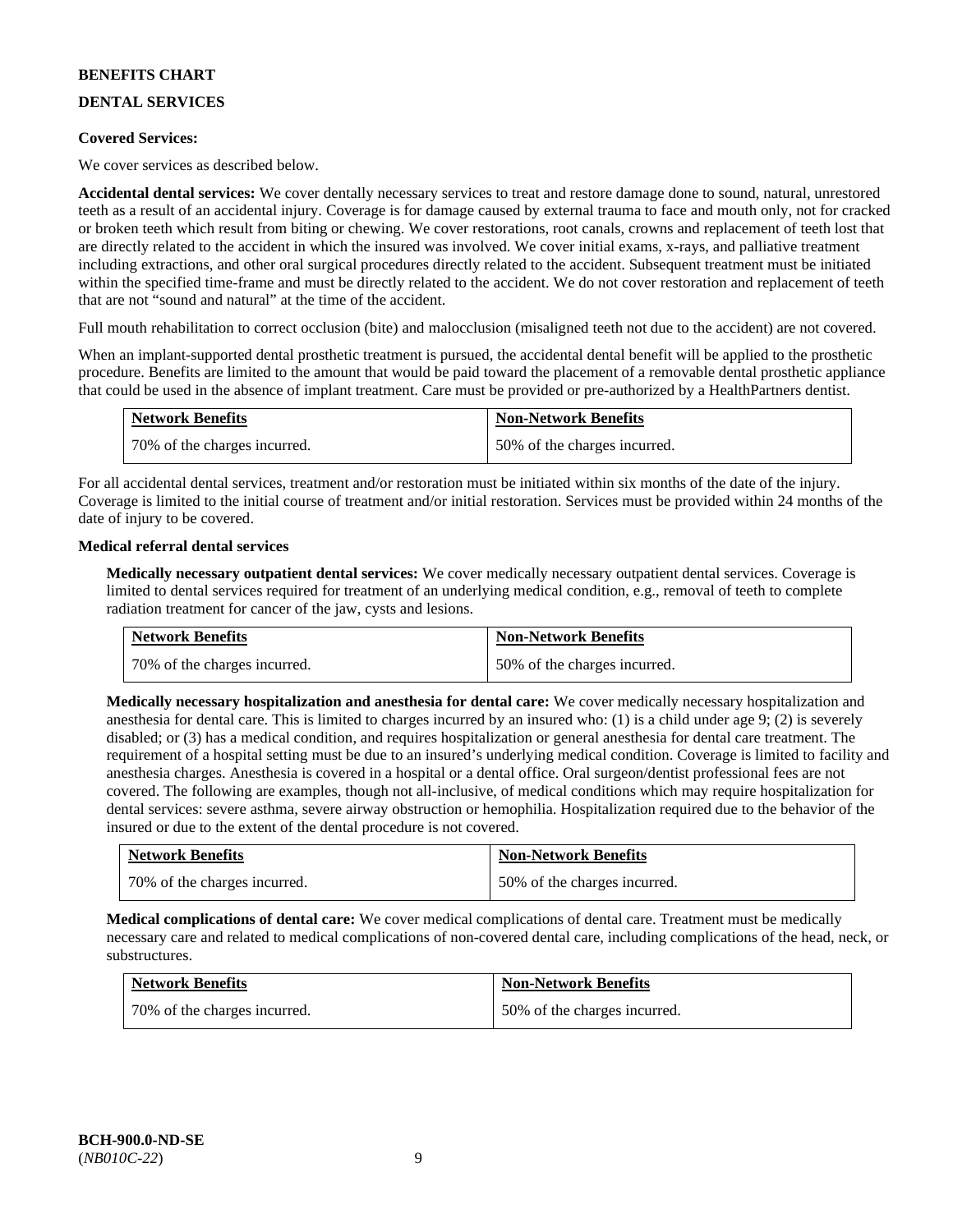**Oral surgery:** We cover oral surgery. Coverage is limited to treatment of medical conditions requiring oral surgery, such as treatment of oral neoplasm, non-dental cysts, fracture of the jaws, trauma of the mouth and jaws, and any other oral surgery procedures provided as medically necessary dental services.

| <b>Network Benefits</b>        | <b>Non-Network Benefits</b>  |
|--------------------------------|------------------------------|
| 1 70% of the charges incurred. | 50% of the charges incurred. |

**Treatment of cleft lip and cleft palate of a dependent child:** We cover treatment of cleft lip and cleft palate of a dependent child, to the limiting age in the definition of an "Eligible Dependent", including orthodontic treatment and oral surgery directly related to the cleft. Benefits for individuals age 26 up to the limiting age for coverage of the dependent are limited to inpatient or outpatient expenses arising from medical and dental treatment that was scheduled or initiated prior to the dependent turning age 19. Dental services which are not required for the treatment of cleft lip or cleft palate are not covered. If a dependent child covered under the Certificate is also covered under a dental plan which includes orthodontic services, that dental plan shall be considered primary for the necessary orthodontic services. Oral appliances are subject to the same copayment, conditions and limitations as durable medical equipment.

| <b>Network Benefits</b>      | <b>Non-Network Benefits</b>  |
|------------------------------|------------------------------|
| 70% of the charges incurred. | 50% of the charges incurred. |

**Treatment of temporomandibular disorder (TMD) and craniomandibular disorder (CMD):** We cover surgical and nonsurgical treatment of temporomandibular disorder (TMD) and craniomandibular disorder (CMD), which is medically necessary care. Dental services which are not required to directly treat TMD or CMD are not covered.

| <b>Network Benefits</b>      | <b>Non-Network Benefits</b>  |
|------------------------------|------------------------------|
| 70% of the charges incurred. | 50% of the charges incurred. |

**Not Covered:** 

- Dental treatment, procedures or services not listed in this Benefits Chart.
- Accident related dental services if treatment is (1) provided to teeth which are not sound and natural, (2) to teeth which have been restored, (3) initiated beyond six months from the date of the injury, (4) received beyond the initial treatment or restoration or (5) received beyond 24 months from the date of injury.
- Oral surgery to remove wisdom teeth, except as stated in the Pediatric Dental Amendment.
- Orthognathic treatment or procedures and all related services.
- See "Services Not Covered" in the Group Certificate.

# **DIABETES AND HYPERTENSION DISEASE MANAGEMENT PROGRAM**

### **Covered Services:**

If you meet criteria for coverage, you may qualify for the Diabetes and/or Hypertension Disease Management Program.

The program covers group health coaching which focuses on weight loss, exercise, behavior modification and health education through Omada Health.

| <b>Network Benefits</b>                                     | <b>Non-Network Benefits</b> |
|-------------------------------------------------------------|-----------------------------|
| 100% of the charges incurred.<br>Deductible does not apply. | Not applicable.             |

### **Not Covered:**

See "Services Not Covered" in the Group Certificate.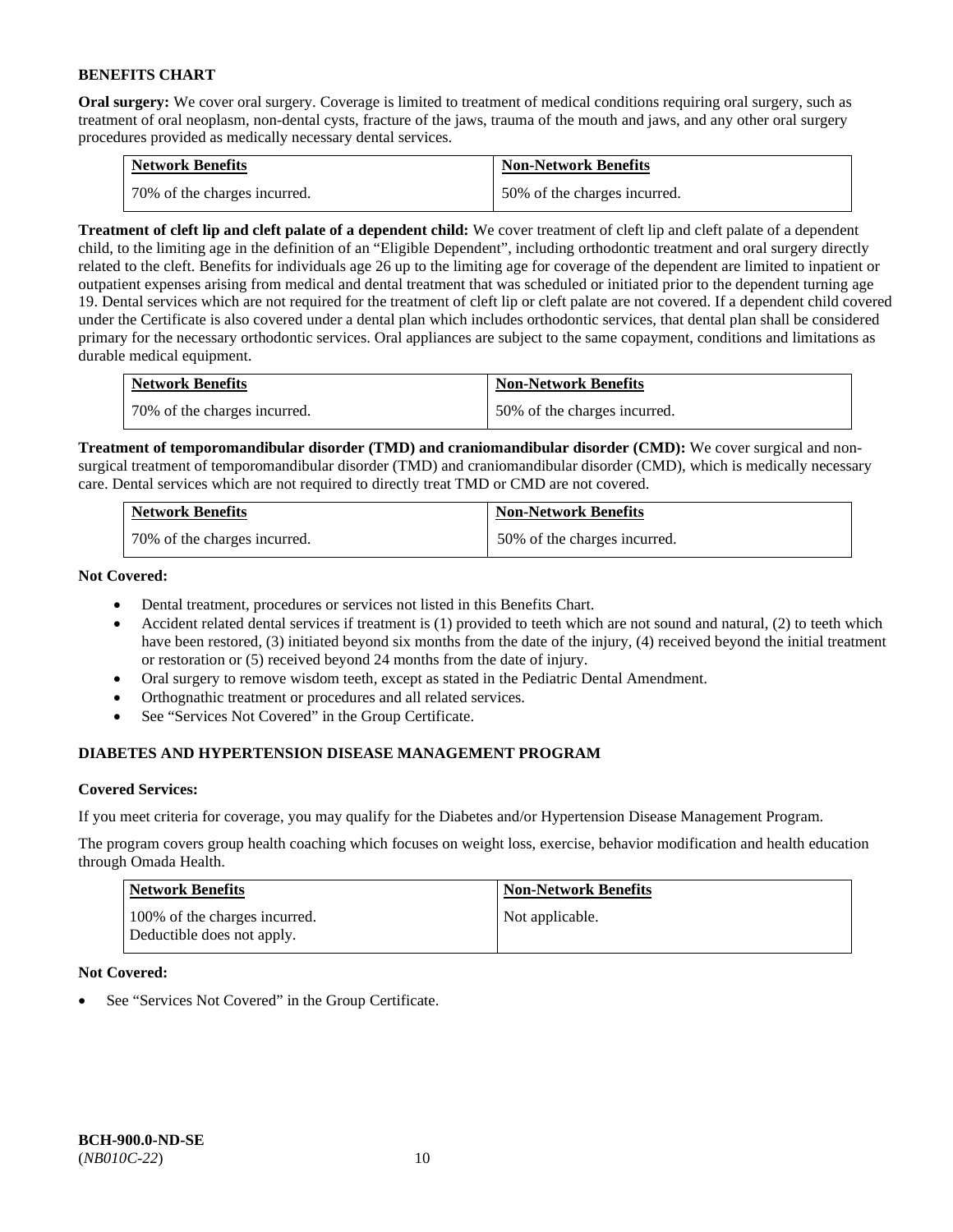# **DIABETIC EQUIPMENT AND SUPPLIES**

### **Covered Services:**

We cover physician prescribed medically appropriate and necessary drugs and supplies used in the management and treatment of diabetes for insureds with gestational, Type I or Type II diabetes including durable diabetic equipment and disposable supplies, as described below.

Certain items are only covered if your condition meets our coverage criteria and obtained through an authorized vendor. For more information on what we cover and any prior authorization requirements, call Member Services or log on to your "*my*HealthPartners" account at [healthpartners.com.](http://www.healthpartners.com/)

Insulin and medications for diabetes are covered as outpatient drugs under the "Prescription Drug Services" section.

**Pumps and pump supplies.** These include diabetic insulin pumps, diabetic infusion pumps and infusion pump supplies such as infusion sets, tubing, connectors and syringe reservoirs.

| <b>Network Benefits</b>                                | <b>Non-Network Benefits</b>  |
|--------------------------------------------------------|------------------------------|
| <b>Pumps received at a pharmacy:</b>                   | 50% of the charges incurred. |
| 70% of the charges incurred.                           |                              |
| Pumps received from a non-pharmacy approved<br>vendor: |                              |
| 70% of the charges incurred.                           |                              |

### **All other durable equipment and diabetic supplies**

Durable Diabetic Equipment and Supplies. These include continuous glucose monitoring system (CGMS), transmitter, sensors and receivers, diabetic blood glucose monitors and control/calibrating solutions (for checking accuracy or testing equipment and test strips).

Disposable Diabetic Supplies. These are one-time use supplies, including syringes, lancets, lancet devices, blood and urine ketone test strips, and needles.

Certain diabetic supplies and equipment must be purchased at a pharmacy.

| <b>Network Benefits</b>                                              | <b>Non-Network Benefits</b>  |
|----------------------------------------------------------------------|------------------------------|
| If received through a pharmacy:                                      | 50% of the charges incurred. |
| 70% of the charges incurred.                                         |                              |
| If received through a non-pharmacy provider:                         |                              |
| 70% of the charges incurred if purchased from an<br>approved vendor. |                              |

### **Limitations:**

- No more than a 93-day supply of diabetic supplies is covered and dispensed at a time.
- We require that certain diabetic supplies and equipment be purchased at a pharmacy.
- Diabetic supplies and equipment are limited to certain models and brands.
- Durable medical equipment and supplies must be obtained from or repaired by approved vendors.
- Covered services and supplies are based on established medical policies which are subject to periodic review and modification by the medical directors. Our coverage policy for diabetic supplies includes information on our required models and brands. These medical policies (medical coverage criteria) are available by calling Member Services, or logging on to your "myHealthPartners" account a[t healthpartners.com.](http://www.healthpartners.com/)

#### **Not Covered:**

- Replacement or repair of any covered items, if the items are (i) damaged or destroyed by misuse, abuse or carelessness, (ii)
- lost; or (iii) stolen.

**BCH-900.0-ND-SE** (*NB010C-22*) 11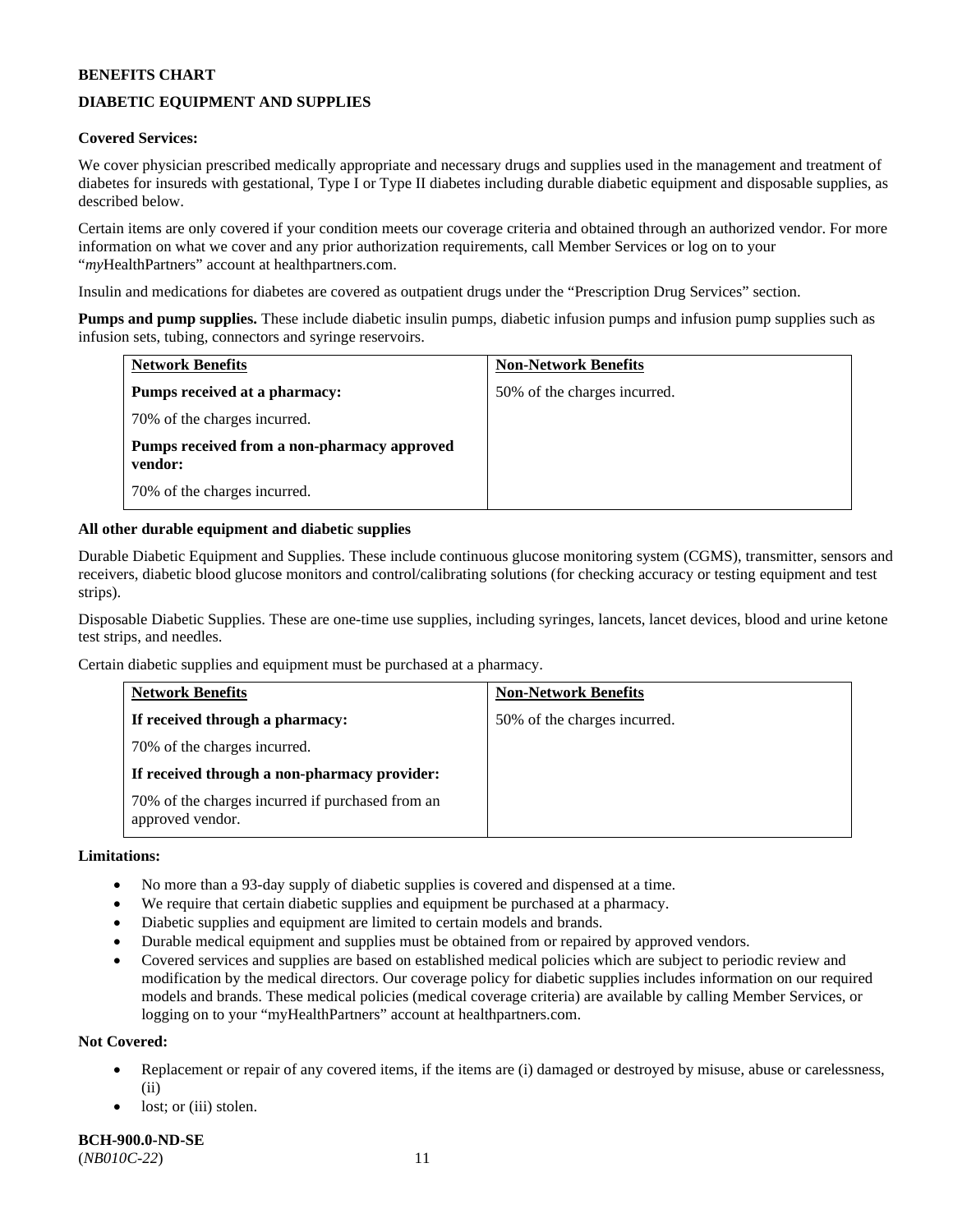- Duplicate or similar items.
- Labor and related charges for repair of any covered items which are more than the cost of replacement by an approved
- vendor.
- Batteries for monitors and equipment.
- Sales tax, mailing, delivery charges, service call charges.
- See "Services Not Covered" in the Group Certificate.

# **DIAGNOSTIC IMAGING SERVICES**

### **Covered Services:**

We cover diagnostic imaging, when ordered by a provider and provided in a clinic or outpatient hospital facility (to see the benefit level for inpatient hospital or skilled nursing facility services, see benefits under "Inpatient Hospital and Skilled Nursing Facility Services").

### **Outpatient magnetic resonance imaging (MRI) and computed tomography (CT)**

| <b>Network Benefits</b>      | <b>Non-Network Benefits</b>  |
|------------------------------|------------------------------|
| 70% of the charges incurred. | 50% of the charges incurred. |

### **All other outpatient diagnostic imaging services**

#### **Services for illness or injury**

| <b>Network Benefits</b>      | <b>Non-Network Benefits</b>  |
|------------------------------|------------------------------|
| 70% of the charges incurred. | 50% of the charges incurred. |

### **Preventive services (MRI/CT procedures are not considered preventive)**

Diagnostic imaging services associated with preventive services are covered at the benefit level shown in the "Preventive Services" section of this Benefits Chart.

#### **Not Covered:**

See "Services Not Covered" in the Group Certificate.

# **DURABLE MEDICAL EQUIPMENT, PROSTHETICS, ORTHOTICS AND SUPPLIES**

#### **Covered Services:**

We cover equipment, supplies and services, as described below. Certain items are only covered if your condition meets our coverage criteria. For more information on what we cover and any prior authorization requirements, call Member Services or log on to your "*my*HealthPartners" account at [healthpartners.com.](http://www.healthpartners.com/)

- Durable medical equipment, such as wheelchairs, ventilators, oxygen, oxygen equipment, continuous positive airway pressure (CPAP) devices, hospital beds, and related services.
- Prosthetics, including breast prostheses, artificial limbs and artificial eyes, and related supplies.
- Orthotics.
- Medical supplies, including splints, surgical stockings, casts and dressings.
- Enteral feedings.
- Special dietary treatment for Phenylketonuria (PKU) and oral amino acid based elemental formula if it meets our medical coverage criteria.

Diabetic equipment and supplies are covered under the "Diabetic Equipment and Supplies" section.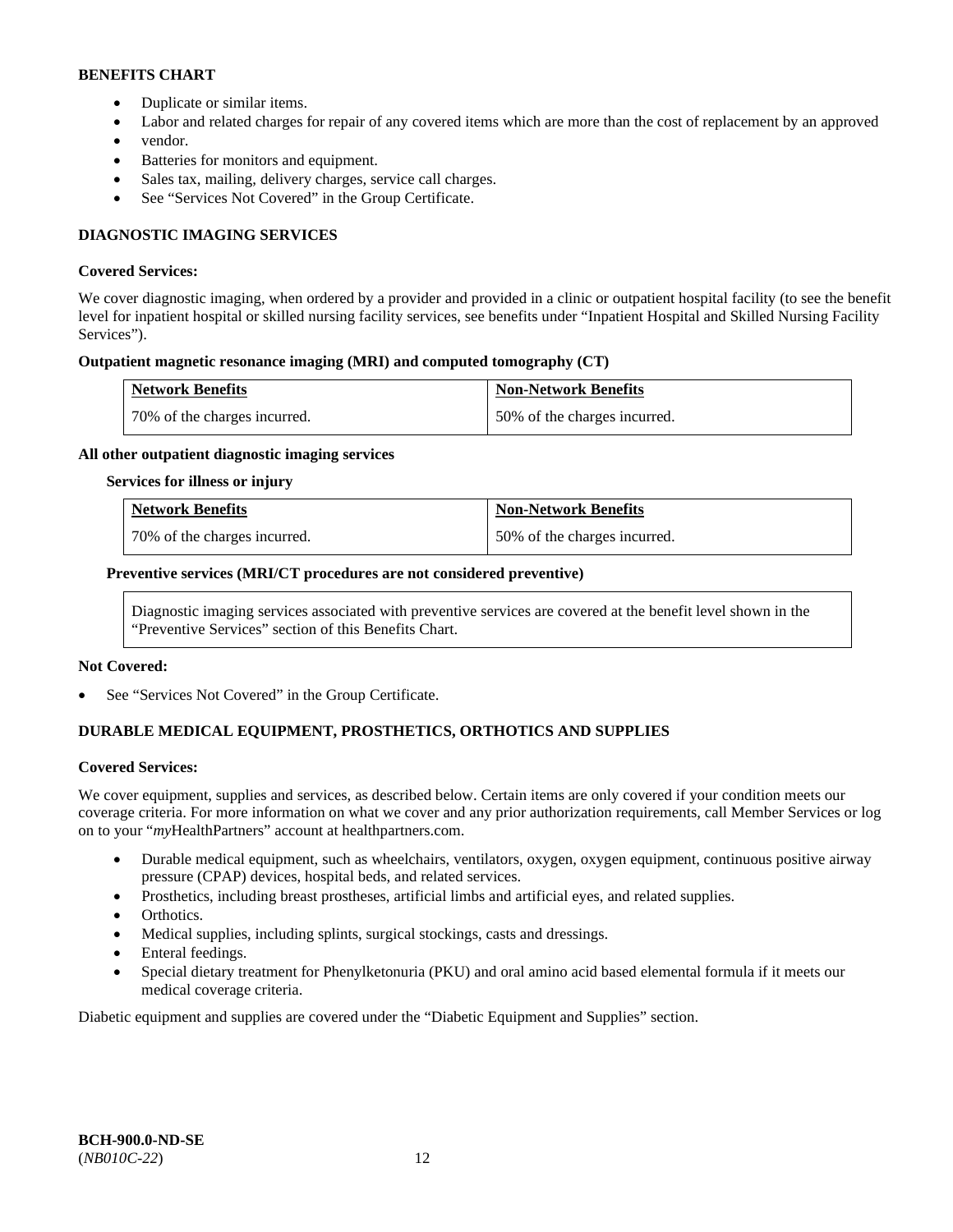### **Special dietary treatment for Phenylketonuria (PKU) if it meets our medical coverage criteria**

| <b>Network Benefits</b>                                    | <b>Non-Network Benefits</b>  |
|------------------------------------------------------------|------------------------------|
| 70% of the charges incurred.<br>Deductible does not apply. | 50% of the charges incurred. |

#### **Oral amino acid based elemental formula if it meets our medical coverage criteria**

| <b>Network Benefits</b>      | <b>Non-Network Benefits</b>  |
|------------------------------|------------------------------|
| 70% of the charges incurred. | 50% of the charges incurred. |

### **All other durable medical equipment, prosthetics, orthotics and supplies**

| <b>Network Benefits</b>      | <b>Non-Network Benefits</b>  |
|------------------------------|------------------------------|
| 70% of the charges incurred. | 50% of the charges incurred. |

### **Limitations:**

Coverage of durable medical equipment is limited by the following:

- Payment will not exceed the cost of an alternate piece of equipment or service that is effective and medically necessary.
- For prosthetic benefits, other than hair prostheses (i.e., wigs) for hair loss resulting from alopecia areata and oral appliances for cleft lip and cleft palate, payment will not exceed the cost of an alternate piece of equipment or service that is effective, medically necessary and enables insureds to conduct standard activities of daily living.
- We reserve the right to determine if an item will be approved for rental vs. purchase.
- Durable medical equipment and supplies must be obtained from or repaired by approved vendors.
- Covered services and supplies are based on established medical policies which are subject to periodic review and modification by the medical or dental directors. Our coverage policy for diabetic supplies includes information on our required models and brands. These medical policies (medical coverage criteria) are available by calling Member Services, or logging on to your "*my*HealthPartners" account at [healthpartners.com.](http://www.healthpartners.com/)

### **Not Covered:**

Items which are not eligible for coverage include, but are not limited to:

- Replacement or repair of any covered items, if the items are (i) damaged or destroyed by misuse, abuse or carelessness, (ii) lost; or (iii) stolen.
- Duplicate or similar items.
- Labor and related charges for repair of any covered items which are more than the cost of replacement by an approved vendor.
- Sales tax, mailing, delivery charges, service call charges.
- Items which are primarily educational in nature or for hygiene, vocation, comfort, convenience or recreation.
- Communication aids or devices: equipment to create, replace or augment communication abilities including, but not limited to, speech processors, receivers, communication boards, or computer or electronic assisted communication.
- Hearing aids (implantable and external, including osseointegrated or bone anchored) and their fitting, except as specifically described in this Benefits Chart. This exclusion does not apply to cochlear implants.
- Eyeglasses, contact lenses and their fitting, measurement and adjustment, except as specifically described in this Benefits Chart.
- Hair prostheses (wigs).
- Household equipment which primarily has customary uses other than medical, such as, but not limited to, exercise cycles, air purifiers, central or unit air conditioners, water purifiers, non-allergenic pillows, mattresses or waterbeds.
- Household fixtures including, but not limited to, escalators or elevators, ramps, swimming pools and saunas.
- Modifications to the structure of the home including, but not limited to, its wiring, plumbing or charges for installation of equipment.
- Vehicle, car or van modifications including, but not limited to, hand brakes, hydraulic lifts and car carrier.
- Rental equipment while owned equipment is being repaired by non-contracted vendors, beyond one month rental of medically necessary equipment.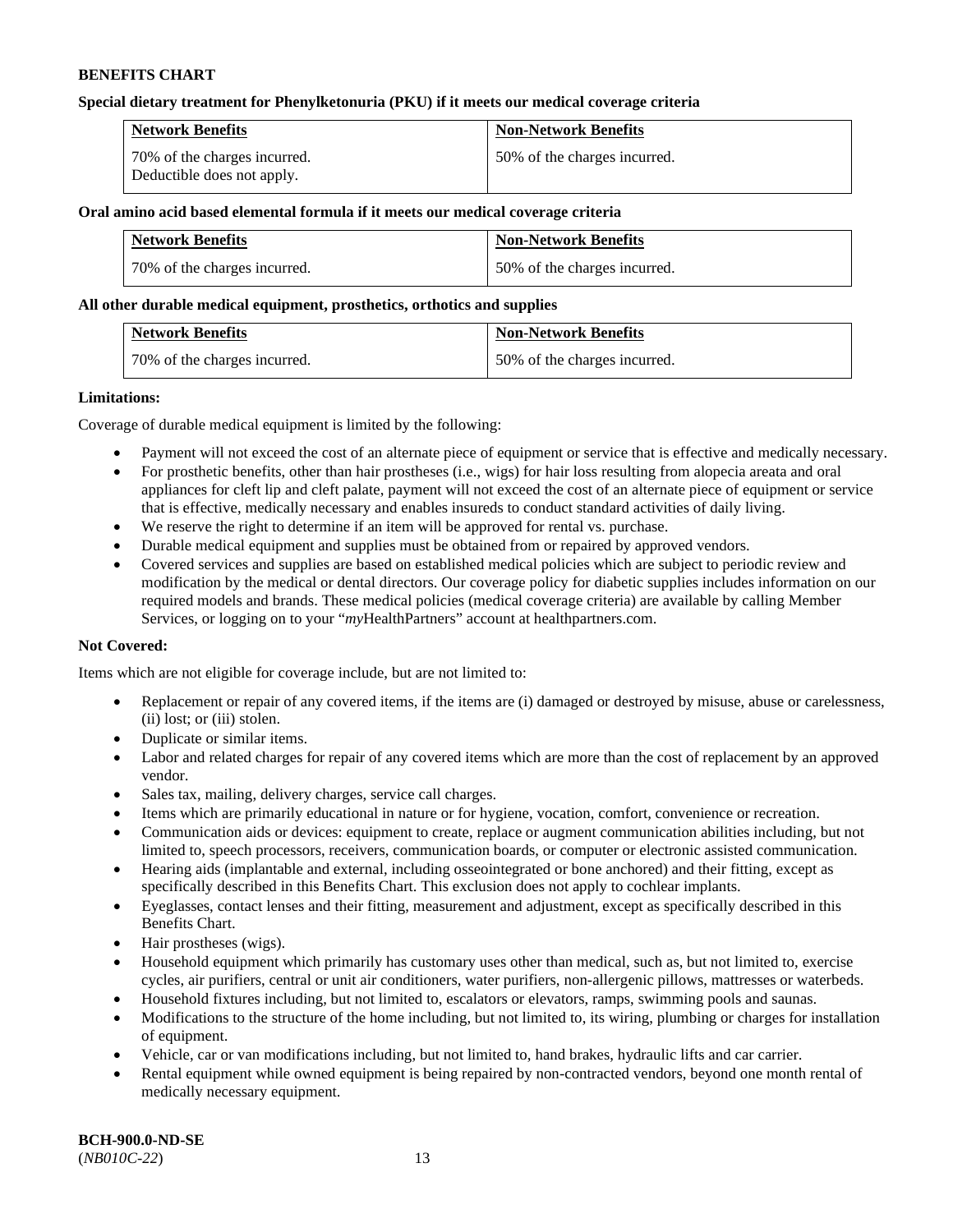- Other equipment and supplies, including but not limited to assistive devices, that we determine are not eligible for coverage.
- See "Services Not Covered" in the Group Certificate.

# **EMERGENCY AND URGENTLY NEEDED CARE SERVICES**

### **Covered Services:**

We cover services for emergency care and urgently needed care if the services are otherwise eligible for coverage under this Benefits Chart.

**Urgently needed care.** These are services to treat an unforeseen illness or injury, which are required in order to prevent a serious deterioration in your health, and which cannot be delayed until the next available clinic or office hours.

#### **Urgently needed care at clinics**

| <b>Network Benefits</b>                                                                                                                                                                                                                                                                                                                                                                                                                        | <b>Non-Network Benefits</b> |
|------------------------------------------------------------------------------------------------------------------------------------------------------------------------------------------------------------------------------------------------------------------------------------------------------------------------------------------------------------------------------------------------------------------------------------------------|-----------------------------|
| 70% of the charges incurred.                                                                                                                                                                                                                                                                                                                                                                                                                   | See Network Benefits.       |
| <b>First three visits</b>                                                                                                                                                                                                                                                                                                                                                                                                                      |                             |
| The first three urgent care visits, office visits,<br>convenience clinic visits, telephone visits and E-<br>visits (other than Virtuwell) combined in a calendar<br>year are covered at 100% not subject to the<br>deductible. Physician services are included;<br>however, charges for office procedures, laboratory,<br>radiology and other ancillary services are not<br>included and will be subject to the deductible and<br>coinsurance. |                             |

**Emergency Care.** These are services to treat: (1) the sudden, unexpected onset of illness or injury which, if left untreated or unattended until the next available clinic or office hours, would result in hospitalization, or (2) a condition requiring professional health services immediately necessary to preserve life or stabilize health. Emergency care includes emergency services as defined in Division BB, Title I, Section 102 of the Consolidated Appropriations Act of 2021. Emergency care also includes an immediate response service available on a 24-hour, seven-day-a-week basis for each child, or person, having a psychiatric crisis, a mental health crisis, or a mental health emergency.

When reviewing claims for coverage of emergency services, our medical director will take into consideration (1) a reasonable layperson's belief that the circumstances required immediate medical care that could not wait until the next working day or next available clinic appointment; (2) the time of day and day of the week the care was provided; (3) the presenting symptoms including but not limited to severe pain, to ensure that the decision to reimburse the emergency care is not made solely on the basis of the actual diagnosis.

**Emergency care in a hospital emergency room, including professional services of a physician**

| <b>Network Benefits</b>      | <b>Non-Network Benefits</b> |
|------------------------------|-----------------------------|
| 70% of the charges incurred. | See Network Benefits.       |

**Inpatient emergency care in a hospital including post-stabilization services as required under the federal No Surprises Act and its implementing regulations**

| <b>Network Benefits</b>      | <b>Non-Network Benefits</b> |
|------------------------------|-----------------------------|
| 70% of the charges incurred. | See Network Benefits.       |

**Not Covered:**

• See "Services Not Covered" in the Group Certificate.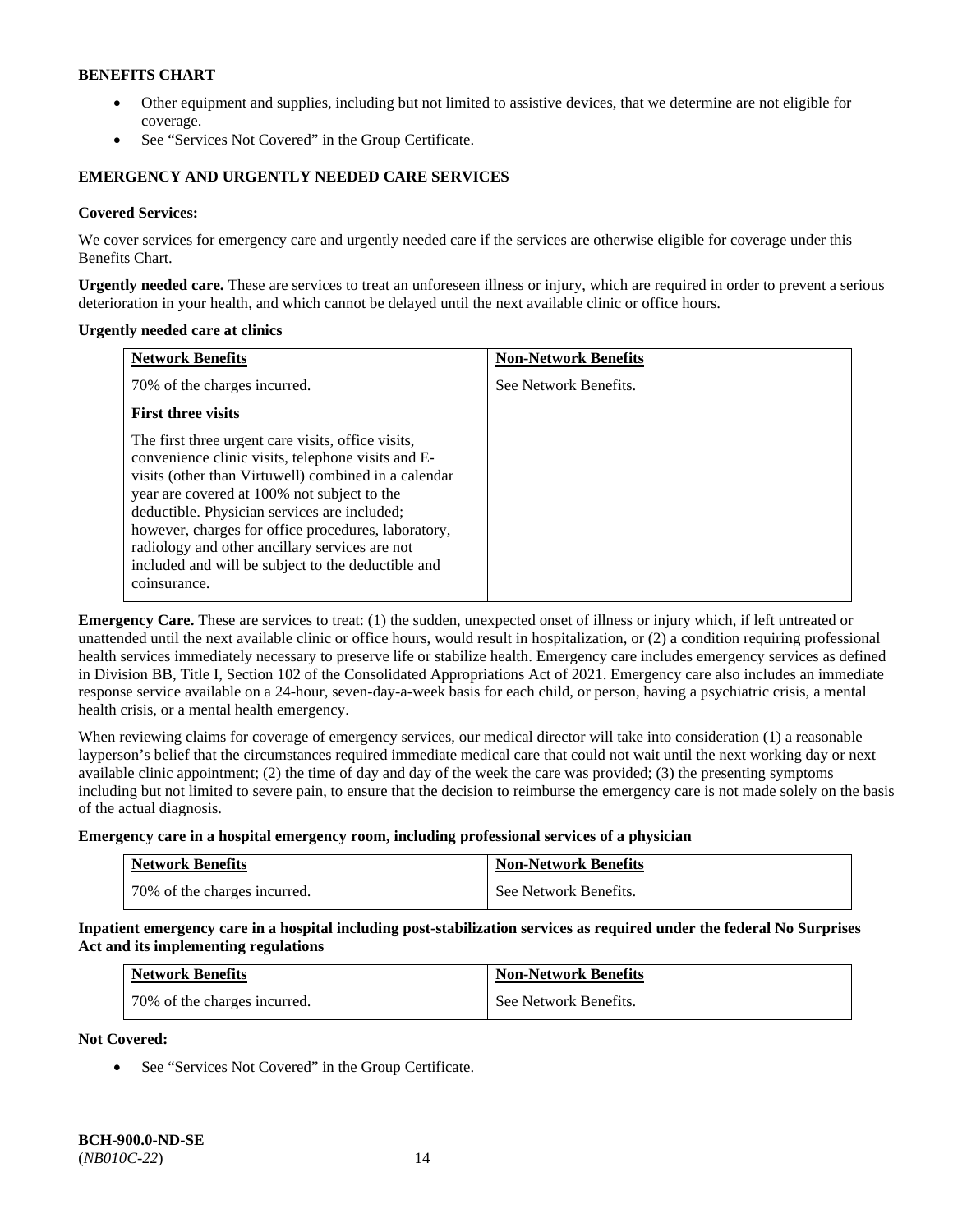# **GENE THERAPY**

# **Covered Services:**

We cover gene therapy treatment that meets our current medical coverage criteria.

| <b>Network Benefits</b>                                                                                                                                                                          | <b>Non-Network Benefits</b> |
|--------------------------------------------------------------------------------------------------------------------------------------------------------------------------------------------------|-----------------------------|
| Coverage level is same as corresponding Network<br>Benefits, depending on type of service provided<br>such as Office Visits for Illness or Injury, Inpatient<br>or Outpatient Hospital Services. | No coverage.                |

### **Limitations:**

- Gene therapy must be provided by a designated provider.
- Specific types of gene therapy are limited to therapies and conditions specified in our medical coverage criteria.

### **Not Covered:**

See "Services Not Covered" in the Group Certificate.

# **HEALTH EDUCATION**

### **Covered Services:**

We cover education for preventive services and education for the management of chronic health problems (such as diabetes). Coverage includes medical nutrition therapy, that is provided by a certified, registered, or licensed health care professional working in a program consistent with the national standards of diabetes self-management education as established by the American Diabetes Association.

| <b>Network Benefits</b>                                     | <b>Non-Network Benefits</b>  |
|-------------------------------------------------------------|------------------------------|
| 100% of the charges incurred.<br>Deductible does not apply. | 50% of the charges incurred. |

### **Not Covered:**

See "Services Not Covered" in the Group Certificate.

# **HOME HEALTH SERVICES**

### **Covered Services:**

We cover skilled nursing services, physical therapy, occupational therapy, speech therapy, respiratory therapy and other therapeutic services, non-routine prenatal and postnatal services, routine postnatal well child visits (as described in the Medical Coverage Criteria), phototherapy services for newborns, home health aide services and other eligible home health services when provided in your home, if you are homebound (i.e., unable to leave home without considerable effort due to a medical condition. Lack of transportation does not constitute homebound status). For phototherapy services for newborns and high risk prenatal services, supplies and equipment are included.

We cover total parenteral nutrition/intravenous ("TPN/IV") therapy, equipment, supplies and drugs in connection with IV therapy. IV line care kits are covered under Durable Medical Equipment.

You do not need to be homebound to receive total parenteral nutrition/intravenous ("TPN/IV") therapy.

We cover palliative care benefits. Palliative care includes symptom management, education and establishing goals of care. We waive the requirement that you be homebound for a limited number of home visits for palliative care (as shown in this Benefits Chart), if you have a life-threatening, non-curable condition which has a prognosis of survival of two years or less. Additional palliative care visits are eligible under the home health services benefit if you are homebound and meet all other requirements defined in this section.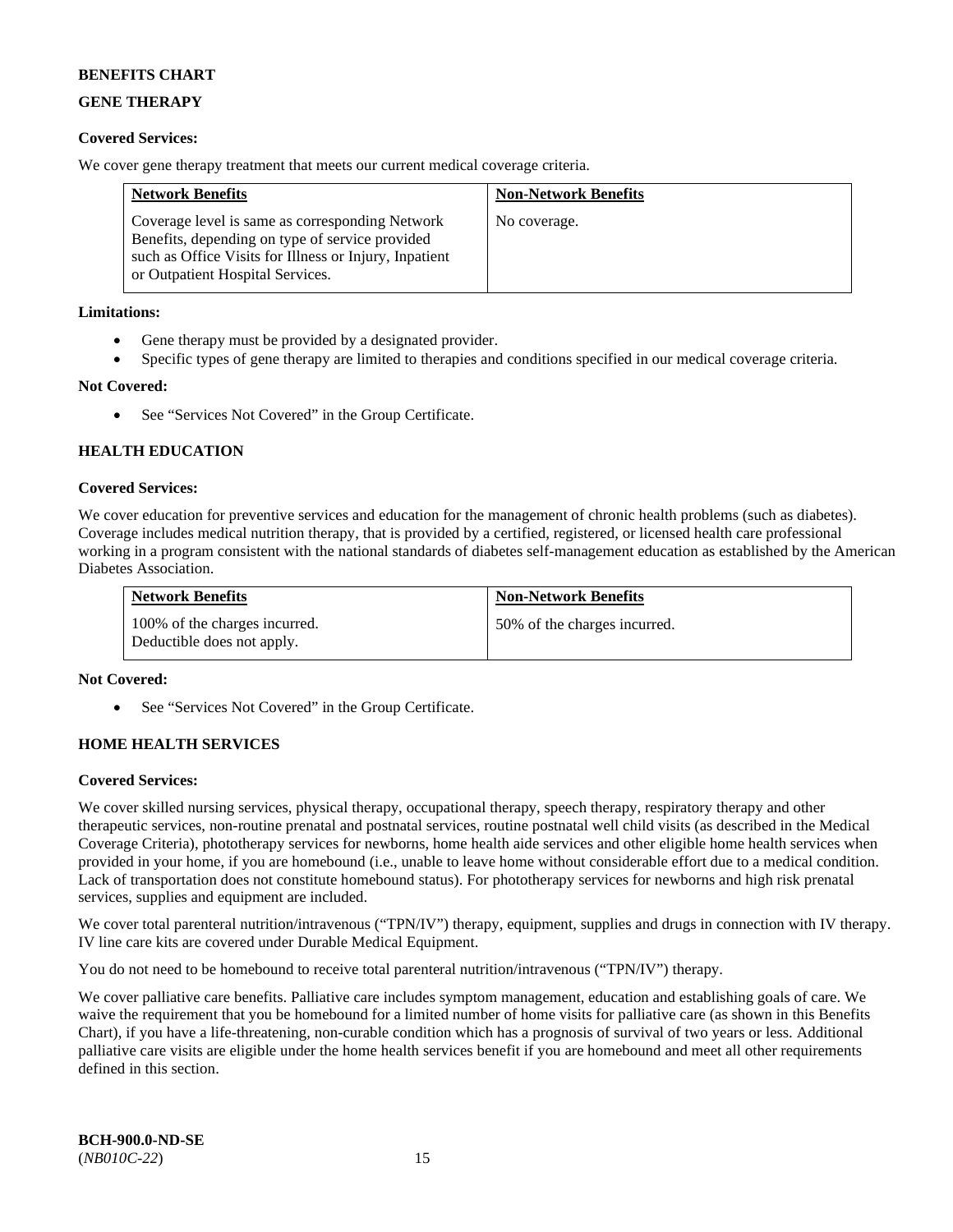Home health services are eligible and covered only when:

- medically necessary; and
- provided as rehabilitative care, terminal care or maternity care; and
- ordered by a physician, and included in the written home care plan.

#### **Physical therapy, occupational therapy, speech therapy, respiratory therapy, home health aide services and palliative care**

| <b>Network Benefits</b>      | <b>Non-Network Benefits</b>  |
|------------------------------|------------------------------|
| 70% of the charges incurred. | 50% of the charges incurred. |

#### **TPN/IV therapy, skilled nursing services, non-routine prenatal/postnatal services and phototherapy**

| <b>Network Benefits</b>      | <b>Non-Network Benefits</b>  |
|------------------------------|------------------------------|
| 70% of the charges incurred. | 50% of the charges incurred. |

Each 24-hour visit (or shifts of up to 24-hour visits) equals one visit and counts toward the Maximum visits for all other services shown below. Any visit that lasts less than 24 hours, regardless of the length of the visit, will count as one visit toward the Maximum visits for all other services shown below. All visits must be medically necessary and benefit eligible.

### **Routine postnatal well child visits**

| <b>Network Benefits</b>                                     | <b>Non-Network Benefits</b>  |
|-------------------------------------------------------------|------------------------------|
| 100% of the charges incurred.<br>Deductible does not apply. | 50% of the charges incurred. |

### **Maximum visits for palliative care**

If you are eligible to receive palliative care in the home and you are not homebound, there is a maximum of 12 visits per calendar year.

### **Maximum visits for all other services**

All other home health services are limited to 40 visits per calendar year. The routine postnatal well child visit does not count toward the visit limit.

#### **Limitations:**

- Home health services are not provided as a substitute for a primary caregiver in the home or as relief (respite) for a primary caregiver in the home. We will not reimburse family members or residents in your home for the above services.
- A service shall not be considered a skilled nursing service merely because it is performed by, or under the direct supervision of, a licensed nurse. Where a service (such as tracheotomy suctioning or ventilator monitoring) or like services, can be safely and effectively performed by a non-medical person (or self-administered), without the direct supervision of a licensed nurse, the service shall not be regarded as a skilled nursing service, whether or not a skilled nurse actually provides the service. The unavailability of a competent person to provide a non-skilled service shall not make it a skilled service when a skilled nurse provides it. Only the skilled nursing component of so-called "blended" services (i.e. services which include skilled and non-skilled components) are covered under this Benefits Chart.

#### **Not Covered:**

- Financial or legal counseling services.
- Housekeeping or meal services in your home.
- Private duty nursing services.
- Vocational rehabilitation and recreational or educational therapy. Recreation therapy is therapy provided solely for the purpose of recreation, including but not limited to: (a) requests for physical therapy or occupational therapy to improve athletic ability, and (b) braces or guards to prevent sports injuries.
- See "Services Not Covered" in the Group Certificate.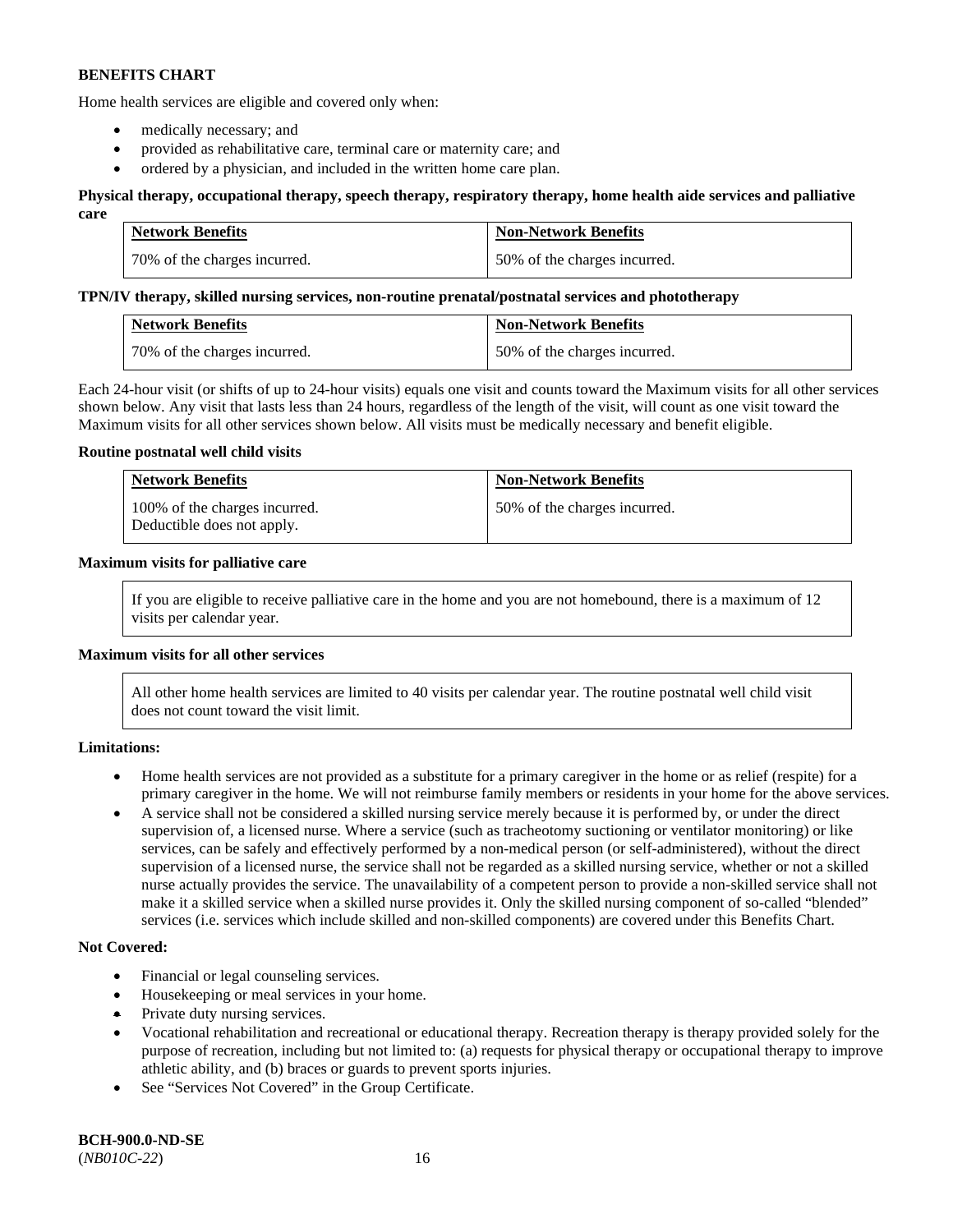# **HOME HOSPICE SERVICES**

### **Applicable Definitions:**

**Part-time.** This is up to two hours of service per day, more than two hours is considered continuous care.

**Continuous Care.** This is from two to twelve hours of service per day provided by a registered nurse, licensed practical nurse, or home health aide, during a period of crisis in order to maintain a terminally ill patient at home.

**Appropriate Facility.** This is a nursing home, hospice residence, or other inpatient facility.

**Custodial Care Related to Hospice Services.** This means providing assistance in the activities of daily living and the care needed by a terminally ill patient which can be provided by primary caregiver (i.e., family member or friend) who is responsible for the patient's home care.

### **Covered Services:**

**Home Hospice Program.** We cover the services described below if you are terminally ill and accepted as a home hospice program participant. You must meet the eligibility requirements of the program, and elect to receive services through the home hospice program. The services will be provided in your home, with inpatient care available when medically necessary as described below. If you elect to receive hospice services, you do so in lieu of curative treatment for your terminal illness for the period you are enrolled in the home hospice program.

**Eligibility:** In order to be eligible to be enrolled in the home hospice program, you must: (1) be a terminally ill patient (prognosis of six months or less); (2) have chosen a palliative treatment focus (i.e., emphasizing comfort and supportive services rather than treatment attempting to cure the disease or condition); and (3) continue to meet the terminally ill prognosis as reviewed by our medical director or his or her designee over the course of care. You may withdraw from the home hospice program at any time.

**Eligible Services:** Hospice services include the following services provided in accordance with an approved hospice treatment plan.

- Home Health Services:
	- o Part-time care provided in your home by an interdisciplinary hospice team (which may include a physician, nurse, social worker, and spiritual counselor) and medically necessary home health services are covered.
	- o One or more periods of continuous care in your home or in a setting which provides day care for pain or symptom management, when medically necessary, will be covered.
- Inpatient Services: We cover medically necessary inpatient services.
- Other Services:
	- o Respite care is covered for care in your home or in an appropriate facility, to give your primary caregivers (i.e., family members or friends) rest and/or relief when necessary in order to maintain a terminally ill patient at home.
	- o Medically necessary medications for pain and symptom management.
	- o Semi-electric hospital beds and other durable medical equipment are covered.
	- Emergency and non-emergency care is covered.

| <b>Network Benefits</b>      | <b>Non-Network Benefits</b>  |
|------------------------------|------------------------------|
| 70% of the charges incurred. | 50% of the charges incurred. |

Respite care is limited to five days per episode and respite care and continuous care combined are limited to 30 days.

# **Not Covered:**

- Financial or legal counseling services.
- Housekeeping or meal services in your home.
- Custodial or maintenance care related to hospice services, whether provided in the home or in a nursing home.
- Any service not specifically described as covered services under this home hospice services benefits.
- Any services provided by members of your family or residents in your home.
- See "Services Not Covered" in the Group Certificate.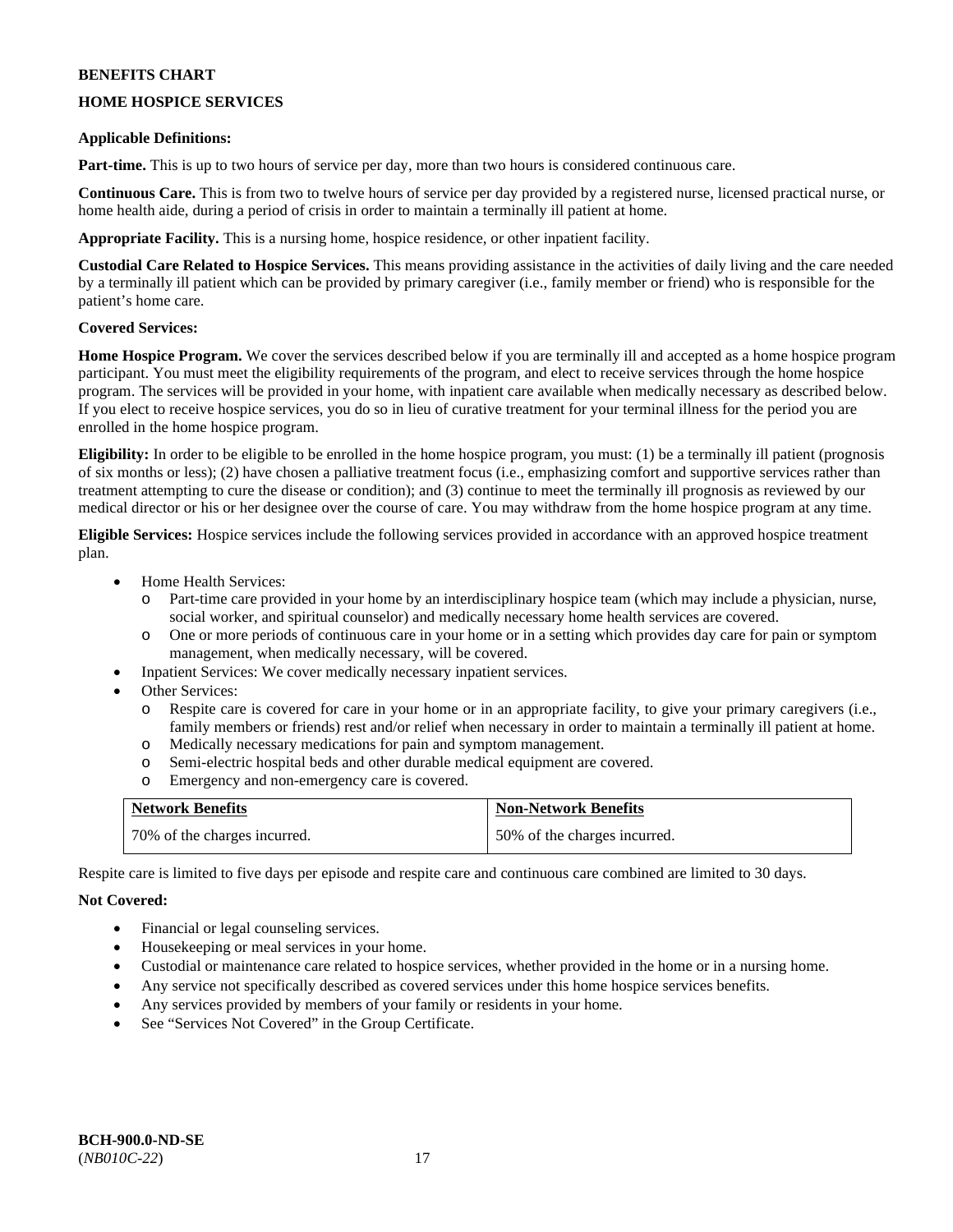# **HOSPITAL AND SKILLED NURSING FACILITY SERVICES**

### **Covered Services:**

We cover services as described below.

### **Medical or surgical hospital services**

**Inpatient hospital services:** We cover the following medical or surgical services, for the treatment of acute illness or injury, which require the level of care only provided in an acute care facility. These services must be authorized by a physician.

Inpatient hospital services include: room and board; the use of operating or maternity delivery rooms; intensive care facilities; newborn nursery facilities; general nursing care, anesthesia, laboratory and diagnostic imaging services, reconstructive surgery, radiation therapy, physical therapy, prescription drugs or other medications administered during treatment, blood and blood products (unless replaced), and blood derivatives, and other diagnostic or treatment related hospital services; physician and other professional medical and surgical services provided while in the hospital, including gender confirmation surgery that meets medical coverage criteria.

Services for items for personal convenience, such as television rental, are not covered.

Group health plans and health insurance issuers generally may not, under Federal law, restrict benefits for any hospital length of stay in connection with childbirth for the mother of newborn child to less than 48 hours following a vaginal delivery, or less than 96 hours following a caesarean section. However, Federal law generally does not prohibit the mother's or newborn's attending provider, after consulting with the mother, from discharging the mother or her newborn earlier than 48 hours (or 96 hours as applicable). In any case plans and issuers may not, under Federal law, require that a provider obtain authorization from the plan or the insurance issuer for prescribing a length of stay not in excess of 48 hours (or 96 hours).

| <b>Network Benefits</b>        | <b>Non-Network Benefits</b>  |
|--------------------------------|------------------------------|
| 1 70% of the charges incurred. | 50% of the charges incurred. |

Each insured's admission or confinement, including that of a newborn child, is separate and distinct from the admission or confinement of any other insured.

**Outpatient hospital, ambulatory care or surgical facility services:** We cover the following medical and surgical services, for diagnosis or treatment of illness or injury on an outpatient basis. These services must be authorized by a physician.

Outpatient services include: use of operating rooms, maternity delivery rooms or other outpatient departments, rooms or facilities; and the following outpatient services: general nursing care, anesthesia, laboratory and diagnostic imaging services, reconstructive surgery, radiation therapy, physical therapy, drugs administered during treatment, blood and blood products (unless replaced), and blood derivatives, and other diagnostic or treatment related outpatient services; physician and other professional medical and surgical services provided while an outpatient, including gender confirmation surgery that meets medical coverage criteria.

For Network Benefits, non-emergent, scheduled outpatient Magnetic Resonance Imaging (MRI) and Computed Tomography (CT) must be provided at a designated facility. Your physician or facility will obtain or verify prior authorization for these services, as needed.

| Network Benefits             | <b>Non-Network Benefits</b>  |
|------------------------------|------------------------------|
| 70% of the charges incurred. | 50% of the charges incurred. |

To see the benefit level for diagnostic imaging services, laboratory services and physical therapy, see the benefits under Diagnostic Imaging Services, Laboratory Services and Physical Therapy in this Benefits Chart.

**Skilled nursing facility care:** We cover room and board, daily skilled nursing and related ancillary services for post-acute treatment and rehabilitative care of illness or injury, that meets medical coverage criteria.

| <b>Network Benefits</b>                      | <b>Non-Network Benefits</b>                  |
|----------------------------------------------|----------------------------------------------|
| 70% of the charges incurred.                 | 50% of the charges incurred.                 |
| Limited to 30 day maximum per calendar year. | Limited to 30 day maximum per calendar year. |

Each day of services provided under the Network Benefits and Non-Network Benefits, combined, counts toward the maximums shown above.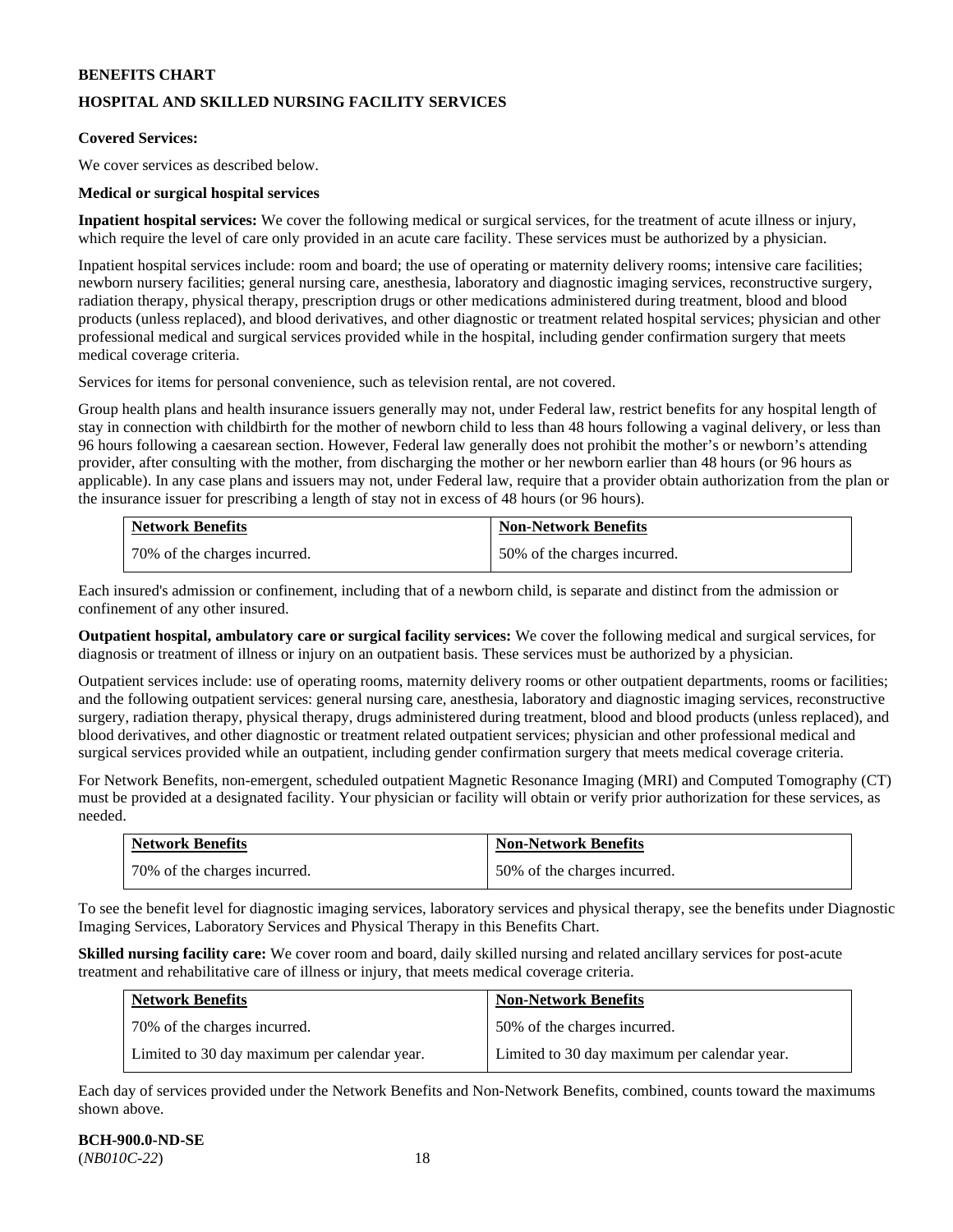### **Not Covered:**

- Services for items for personal convenience, such as television rental, are not covered.
- See "Services Not Covered" in the Group Certificate.

### **INFERTILITY DIAGNOSIS**

### **Covered Services:**

We cover the diagnosis of infertility. These services include diagnostic procedures and tests provided in connection with an infertility evaluation, office visits and consultations to diagnose infertility.

| <b>Network Benefits</b>      | <b>Non-Network Benefits</b>  |
|------------------------------|------------------------------|
| 70% of the charges incurred. | 50% of the charges incurred. |

Coverage is limited to office visits and consultations to diagnose infertility. Treatment is not covered.

### **Not Covered:**

- Infertility/fertility treatment, including but not limited to, office visits, laboratory services, diagnostic imaging services and fertility drugs, reversal of sterilization, and sperm, ova or embryo acquisition, retrieval or storage; however, we do cover office visits and consultations to diagnose infertility.
- Services related to the establishment of surrogate pregnancy and fees for a surrogate. However, pregnancy and maternity services are covered for an insured under this Benefits Chart, including a surrogate pregnancy.
- See "Services Not Covered" in the Group Certificate.

# **LABORATORY SERVICES**

### **Covered Services:**

We cover laboratory tests when ordered by a provider and provided in a clinic or outpatient hospital facility. To see the benefit level for inpatient hospital or skilled nursing facility services, see benefits under "Inpatient Hospital and Skilled Nursing Facility Services" in this Benefits Chart.

#### **Prostate-specific antigen (PSA) testing**

| <b>Network Benefits</b>      | <b>Non-Network Benefits</b>  |
|------------------------------|------------------------------|
| 70% of the charges incurred. | 50% of the charges incurred. |

#### **All other laboratory services**

#### **Services for illness or injury**

| <b>Network Benefits</b>      | <b>Non-Network Benefits</b>  |
|------------------------------|------------------------------|
| 70% of the charges incurred. | 50% of the charges incurred. |

#### **Preventive services**

Laboratory services associated with preventive services are covered at the benefit level shown in the "Preventive Services" section of this Benefits Chart.

#### **Not Covered:**

• See "Services Not Covered" in the Group Certificate.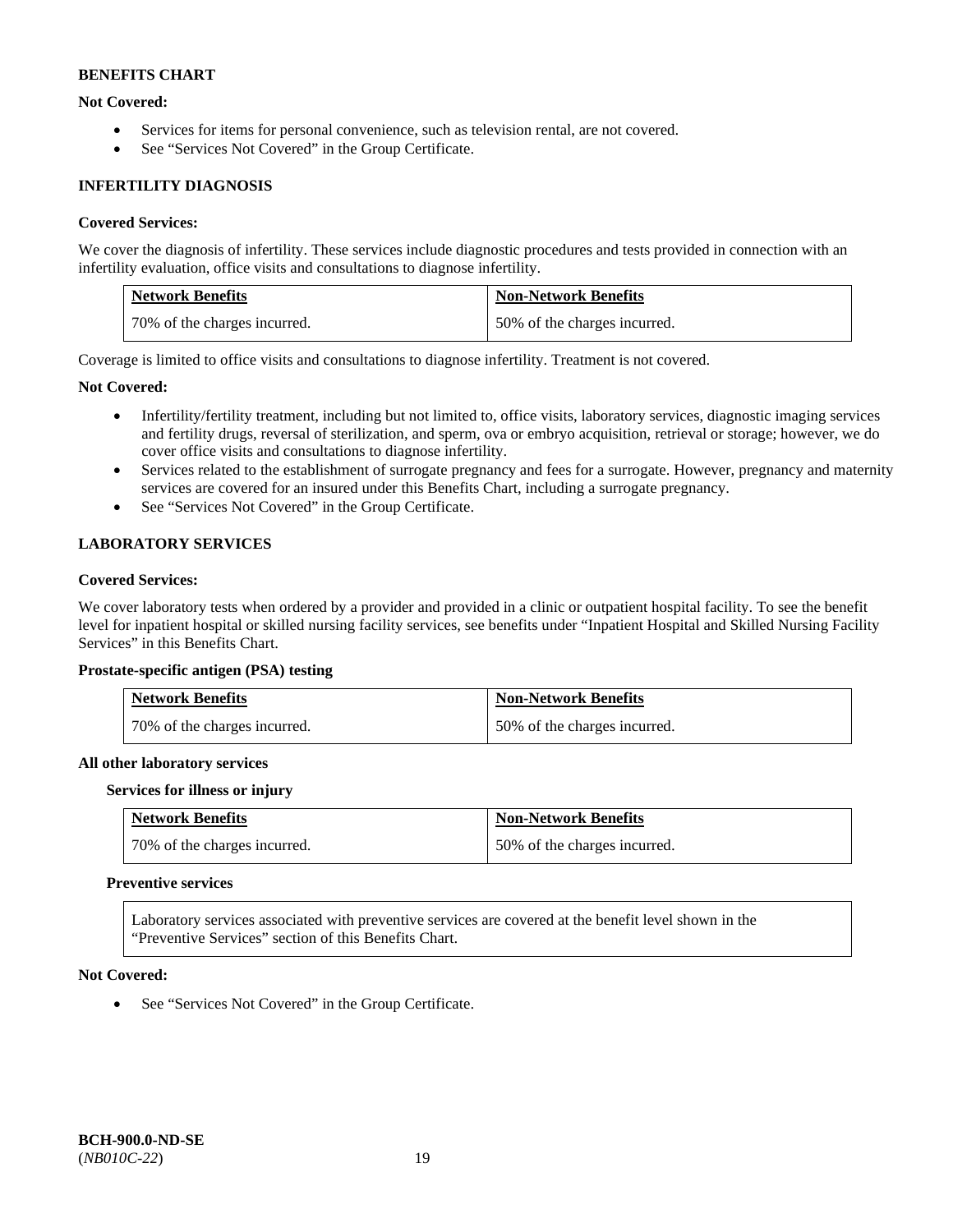# **MASTECTOMY RECONSTRUCTION BENEFIT**

### **Covered Services:**

We cover reconstruction of the breast on which the mastectomy has been performed; surgery and reconstruction of the other breast to produce symmetrical appearance, and prostheses and physical complications of all stages of mastectomy, including lymphedemas.

| <b>Network Benefits</b>                                | <b>Non-Network Benefits</b>                            |
|--------------------------------------------------------|--------------------------------------------------------|
| Coverage level is same as corresponding Network        | Coverage level is same as corresponding Non-           |
| Benefits, depending on type of service provided,       | Network Benefits, depending on type of service         |
| such as Office Visits for Illness or Injury, Inpatient | provided, such as Office Visits for Illness or Injury, |
| or Outpatient Hospital Services.                       | Inpatient or Outpatient Hospital Services.             |

### **Not Covered:**

• See "Services Not Covered" in the Group Certificate.

# **MEDICATION THERAPY DISEASE MANAGEMENT PROGRAM**

### **Covered Services:**

If you meet our criteria for coverage, you may qualify for our Medication Therapy Disease Management program.

The program covers consultations with a designated pharmacist.

Covered services are based on established medical policies, which are subject to periodic review and modification by the medical directors. These medical policies (medical coverage criteria) are available online by logging on to your "*my*HealthPartners" account a[t healthpartners.com](http://www.healthpartners.com/) or by calling Member Services.

| <b>Network Benefits</b>                                     | <b>Non-Network Benefits</b> |
|-------------------------------------------------------------|-----------------------------|
| 100% of the charges incurred.<br>Deductible does not apply. | No coverage.                |

#### **Not Covered:**

See "Services Not Covered" in the Group Certificate.

### **OFFICE VISITS FOR ILLNESS OR INJURY**

#### **Covered Services:**

We cover the following when medically necessary: professional medical and surgical services and related supplies, including biofeedback, of physicians and other health care providers; blood and blood products (unless replaced) and blood derivatives.

We cover diagnosis and treatment of illness or injury to the eyes. Where contact or eyeglass lenses are prescribed as medically necessary for the post-operative treatment of cataracts or for the treatment of aphakia, acute or chronic corneal pathology, or keratoconus, we cover the initial evaluation, lenses and fitting. Insureds must pay for lens replacement beyond the initial pair.

Services received via video, e-visit or telephone are covered under the "Telehealth/Telemedicine Services" section.

#### **Office visits**

| <b>Network Benefits</b>      | <b>Non-Network Benefits</b>  |
|------------------------------|------------------------------|
| 70% of the charges incurred. | 50% of the charges incurred. |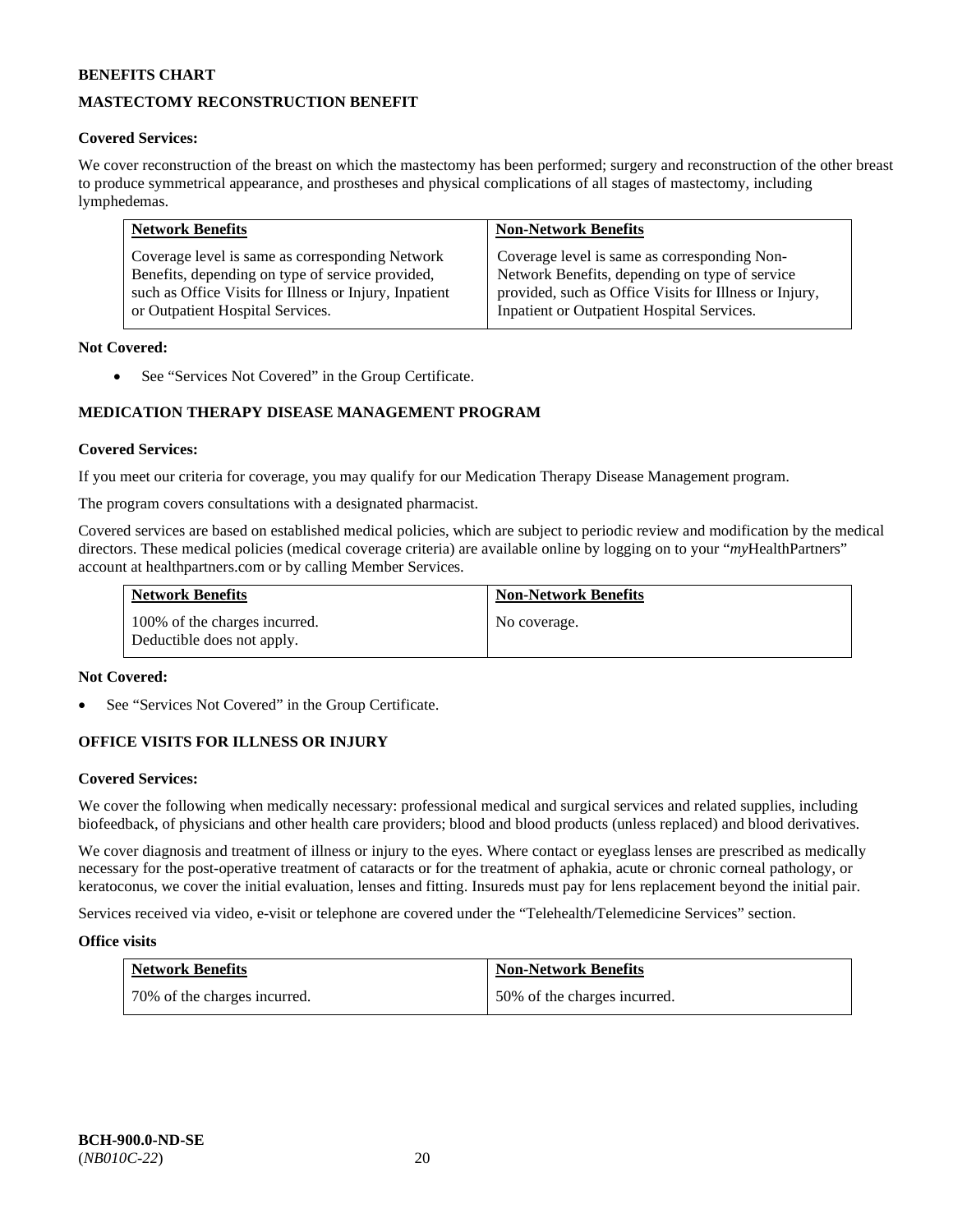#### **Convenience clinics**

| <b>Network Benefits</b>      | <b>Non-Network Benefits</b>  |
|------------------------------|------------------------------|
| 70% of the charges incurred. | 50% of the charges incurred. |

### **First three visits**

The first three urgent care visits, office visits, convenience clinic visits, telephone visits and Evisits (other than Virtuwell) combined in a calendar year are covered at 100% per visit, not subject to the deductible. Then services will be covered at the coinsurance/copayment and deductible indicated for urgent care visits, office visits, convenience clinic visits, telephone visits and E-visits (other than Virtuwell).

Physician services are included; however, charges for office procedures, laboratory, radiology and other ancillary services are not included and will be subject to the deductible and coinsurance.

### **Injections administered in a physician's office, other than immunizations**

#### **Allergy injections**

| <b>Network Benefits</b>      | <b>Non-Network Benefits</b>  |
|------------------------------|------------------------------|
| 70% of the charges incurred. | 50% of the charges incurred. |

### **All other injections**

| <b>Network Benefits</b>      | <b>Non-Network Benefits</b>  |
|------------------------------|------------------------------|
| 70% of the charges incurred. | 50% of the charges incurred. |

### **Not Covered:**

- Court ordered treatment.
- See "Services Not Covered" in the Group Certificate.

# **PEDIATRIC EYEWEAR**

#### **Covered Services:**

We cover pediatric eyewear for children.

Routine eye exams are covered under the "Preventive Services" section.

| <b>Network Benefits</b>        | <b>Non-Network Benefits</b> |
|--------------------------------|-----------------------------|
| 1 70% of the charges incurred. | No coverage.                |

#### **Limitations:**

- Coverage under this provision will continue until the end of the month in which the child turns age 19.
	- Limited to one of the following per calendar year:
		- o one pair of eyeglasses including one set of prescription lenses, frames from our designated eyewear collection, and anti-scratch coating; or
		- o one pair of non-disposable contact lenses; or
		- o a one-year supply of disposable contact lenses.
- Contact lens fittings are limited to two per calendar year.

# **BCH-900.0-ND-SE**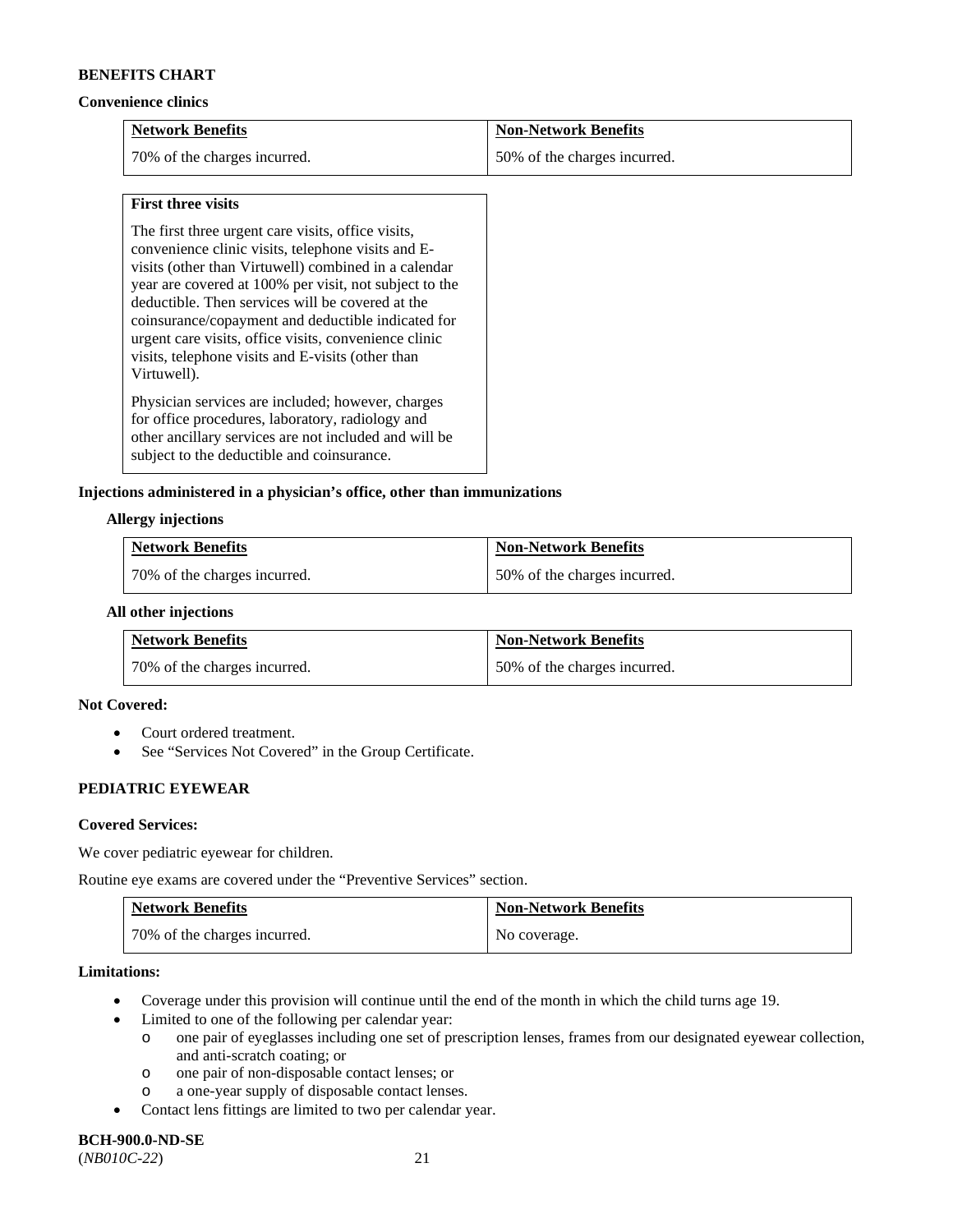### **Not Covered:**

- Frames that are not included in our designated eyewear collection. However, one pair of lenses will be covered if an insured
- chooses frames outside our designated eyewear collection.
- More than one pair of lenses or frames or non-disposable contacts per calendar year, regardless of the reason. This includes replacement of eyeglasses or contact lenses due to loss, breakage, theft, or change in prescription.
- Safety glasses or goggles for sports or vocational reasons.
- Upgrades including, but not limited to, UV protection and no-line multifocal lenses.
- See "Services Not Covered" in the Group Certificate.

# **PHYSICAL THERAPY, OCCUPATIONAL THERAPY AND SPEECH THERAPY**

#### **Covered Services:**

We cover the following physical therapy, occupational therapy and speech therapy services:

- Medically necessary rehabilitative care to correct the effects of illness or injury.
- Habilitative care rendered for congenital, developmental or medical conditions which have significantly limited the successful initiation of normal speech and normal motor development.

Massage therapy which is performed in conjunction with other treatment/modalities by a physical or occupational therapist, is part of a prescribed treatment plan and is not billed separately is covered.

We cover services provided in a clinic. We also cover physical therapy provided in an outpatient hospital facility. To see the benefit level for inpatient hospital or skilled nursing facility services, see benefits under "Inpatient Hospital and Skilled Nursing Facility Services."

#### **Rehabilitative care**

| <b>Network Benefits</b>      | <b>Non-Network Benefits</b>  |
|------------------------------|------------------------------|
| 70% of the charges incurred. | 50% of the charges incurred. |

### **Maximum Visits**

- Physical Therapy is limited to 30 visits per calendar year.
- Occupational Therapy is limited to 30 visits per calendar year.
- Speech Therapy is limited to 30 visits per calendar year.

### **Habilitative care**

| <b>Network Benefits</b>      | <b>Non-Network Benefits</b>  |
|------------------------------|------------------------------|
| 70% of the charges incurred. | 50% of the charges incurred. |

#### **Maximum Visits**

- Physical Therapy is limited to 30 visits per calendar year.
- Occupational Therapy is limited to 30 visits per calendar year.
- Speech Therapy is limited to 30 visits per calendar year.

#### **Not Covered:**

- Massage therapy for the purpose of comfort or convenience of the insured.
- See "Services Not Covered" in the Group Certificate.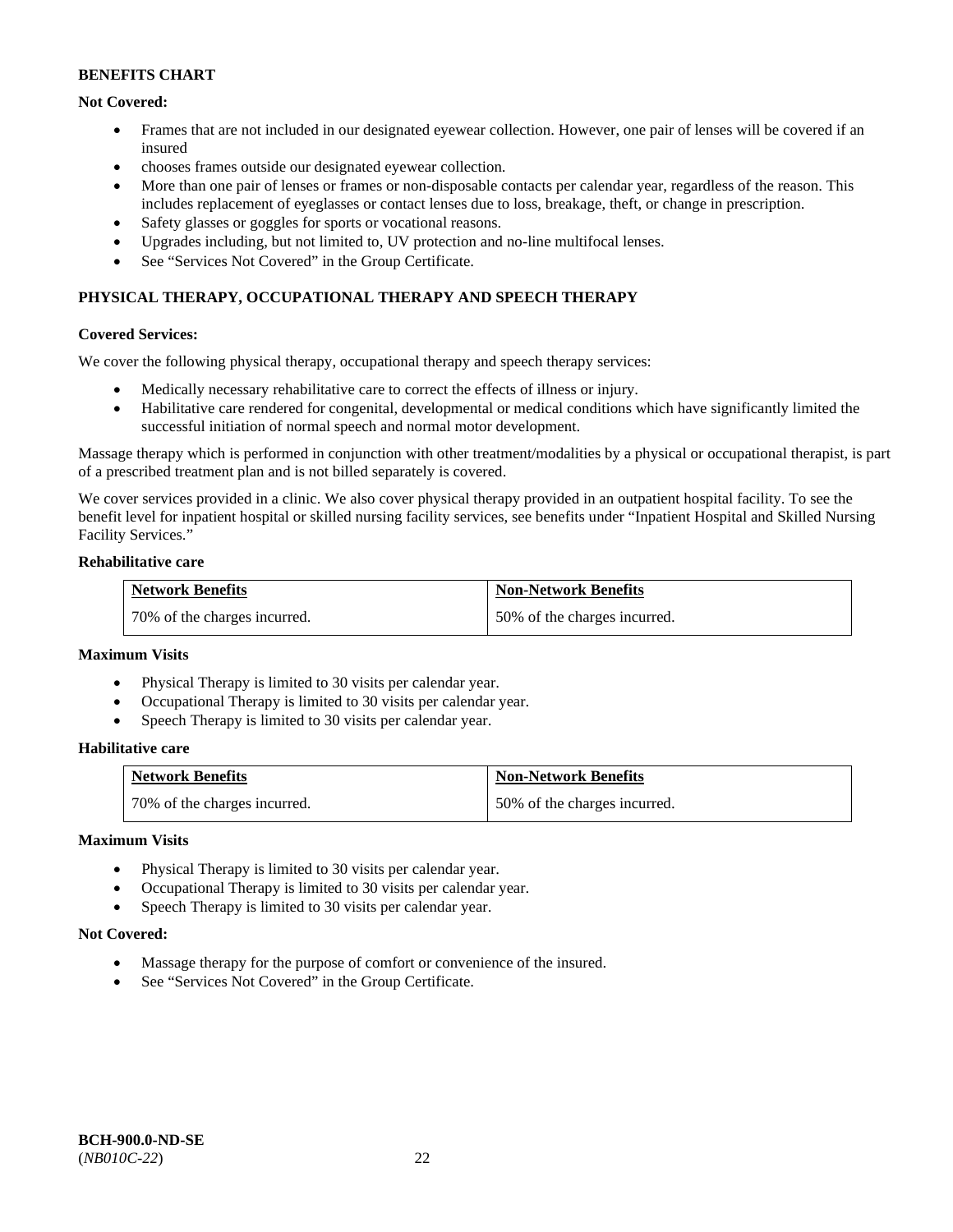# **PRE-DIABETES DISEASE MANAGEMENT PROGRAM**

# **Covered Services:**

If you meet our criteria for coverage, you may qualify for the Pre-diabetes Disease Management Program through Omada Health. The program covers group health coaching which focuses on weight loss, exercise, behavior modification and health education at select locations determined by the plan.

| Network Benefits                                            | <b>Non-Network Benefits</b> |
|-------------------------------------------------------------|-----------------------------|
| 100% of the charges incurred.<br>Deductible does not apply. | Not applicable.             |

### **Not Covered:**

See "Services Not Covered" in the Group Certificate.

# **PRESCRIPTION DRUG SERVICES**

### **Covered Services:**

We cover prescription drugs and medications, which can be self-administered or are administered in a physician's office. We cover off-label use of formulary drugs to treat cancer if the drug is recognized for the treatment of cancer in an authoritative compendia used by the Medicare program and when an appropriate level of evidence or medical necessity is met.

### **For Network benefits, drugs and medications must be obtained at a Network Pharmacy.**

### **If a copayment is required, you must pay one copayment for each 31-day supply, or portion thereof unless otherwise indicated below.**

### **Outpatient drugs (except as specified below)**

| <b>Network Benefits</b>                                                                                      | <b>Non-Network Benefits</b>  |
|--------------------------------------------------------------------------------------------------------------|------------------------------|
| 100% of the charges incurred, subject to your<br>copayment of \$5 for generic low cost formulary<br>drugs.   | 50% of the charges incurred. |
| 100% of the charges incurred, subject to your<br>copayment of \$25 for generic high cost formulary<br>drugs. |                              |
| 100% of the charges incurred, subject to your<br>copayment of \$60 for brand name formulary drugs.           |                              |
| In no event will your cost for a formulary insulin<br>drug exceed \$25.                                      |                              |
| Non-formulary drugs are covered at 100% of the<br>charges incurred, subject to your copayment of<br>\$150.   |                              |
| Deductible does not apply.                                                                                   |                              |

#### **Mail order drugs**

| <b>Network Benefits</b>                                                                                                                                                          | <b>Non-Network Benefits</b>                                                       |
|----------------------------------------------------------------------------------------------------------------------------------------------------------------------------------|-----------------------------------------------------------------------------------|
| For your convenience, you may also get up to a 93-<br>day supply of outpatient prescription drugs that can<br>be self-administered through the designated mail<br>order service. | Mail order drugs are only available through the<br>designated mail order service. |
| Specialty Drugs are not available through the mail<br>order service.                                                                                                             |                                                                                   |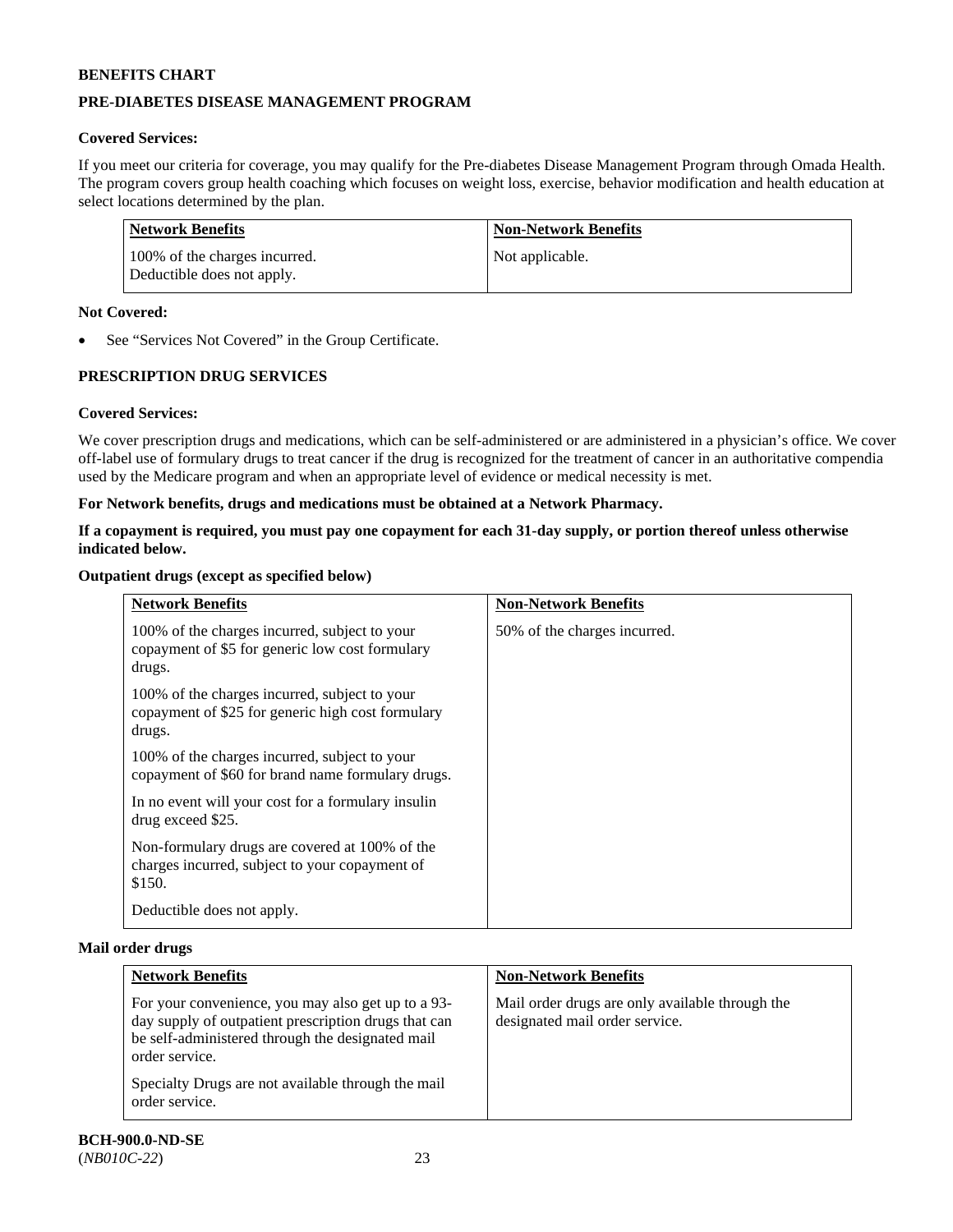#### **Specialty drugs that are self-administered**

| <b>Network Benefits</b>                                    | <b>Non-Network Benefits</b> |
|------------------------------------------------------------|-----------------------------|
| 80% of the charges incurred.<br>Deductible does not apply. | No coverage.                |

For Network Benefits, Specialty Drugs are limited to drugs on the specialty drug list and must be obtained from a designated vendor.

### **Drugs for the treatment of growth deficiency**

| <b>Network Benefits</b>                                    | <b>Non-Network Benefits</b>  |
|------------------------------------------------------------|------------------------------|
| 70% of the charges incurred.<br>Deductible does not apply. | 50% of the charges incurred. |

For Network Benefits, Growth Deficiency Drugs are limited to drugs on the specialty drug list and must be obtained from a designated vendor.

#### **Tobacco cessation drugs are covered for all FDA-approved tobacco cessation drugs (including over-the-counter drugs) for a minimum of 90 days**

| <b>Network Benefits</b>                                     | <b>Non-Network Benefits</b>  |
|-------------------------------------------------------------|------------------------------|
| 100% of the charges incurred.<br>Deductible does not apply. | 50% of the charges incurred. |

### **Contraceptive drugs**

| <b>Network Benefits</b>                                                                                                                                            | <b>Non-Network Benefits</b>  |
|--------------------------------------------------------------------------------------------------------------------------------------------------------------------|------------------------------|
| 100% of the charges incurred for formulary drugs.<br>Deductible does not apply.                                                                                    | 50% of the charges incurred. |
| If a physician requests that a non-formulary<br>contraceptive drug be dispensed as written, the drug<br>will be covered at 100%, not subject to the<br>deductible. |                              |

**ACA preventive medications.** We cover preventive medications currently recommended by USPSTF with an A or B rating if they are prescribed by your medical provider and they are listed on our Commercial ACA Preventive Drug List. Preventive medications are subject to periodic review and modification. Changes would be effective in accordance with the federal rules and reflected in our current medical coverage criteria for preventive care services.

| <b>Network Benefits</b>                                     | <b>Non-Network Benefits</b>  |
|-------------------------------------------------------------|------------------------------|
| 100% of the charges incurred.<br>Deductible does not apply. | 50% of the charges incurred. |

#### **Limitations:**

- Certain drugs may require prior authorization as indicated on the formulary. HealthPartners may require prior authorization for the drug and also the site where the drug will be provided. Certain drugs are subject to our utilization review process and quantity limits as indicated on our formulary.
- Certain non-formulary drugs require prior authorization. In addition, certain drugs may be subject to any quantity limits applied as part of our trial program. The trial drug program applies to new prescriptions for certain drugs which have high toxicity, low tolerance, high costs and/or high potential for waste. Trial drugs are indicated on the formulary and/or the Specialty Drug List. Your first fill of a trial drug may be limited to less than a month supply. If the drug is well tolerated and effective, you will receive the remainder of your first month supply.
- If an insured requests a brand name drug when there is a generic equivalent, the brand name drug will be covered up to the charge that would apply to the generic drug, minus any required copayment. If a physician requests that a brand name drug be dispensed as written, the drug will be paid at the non-formulary benefit.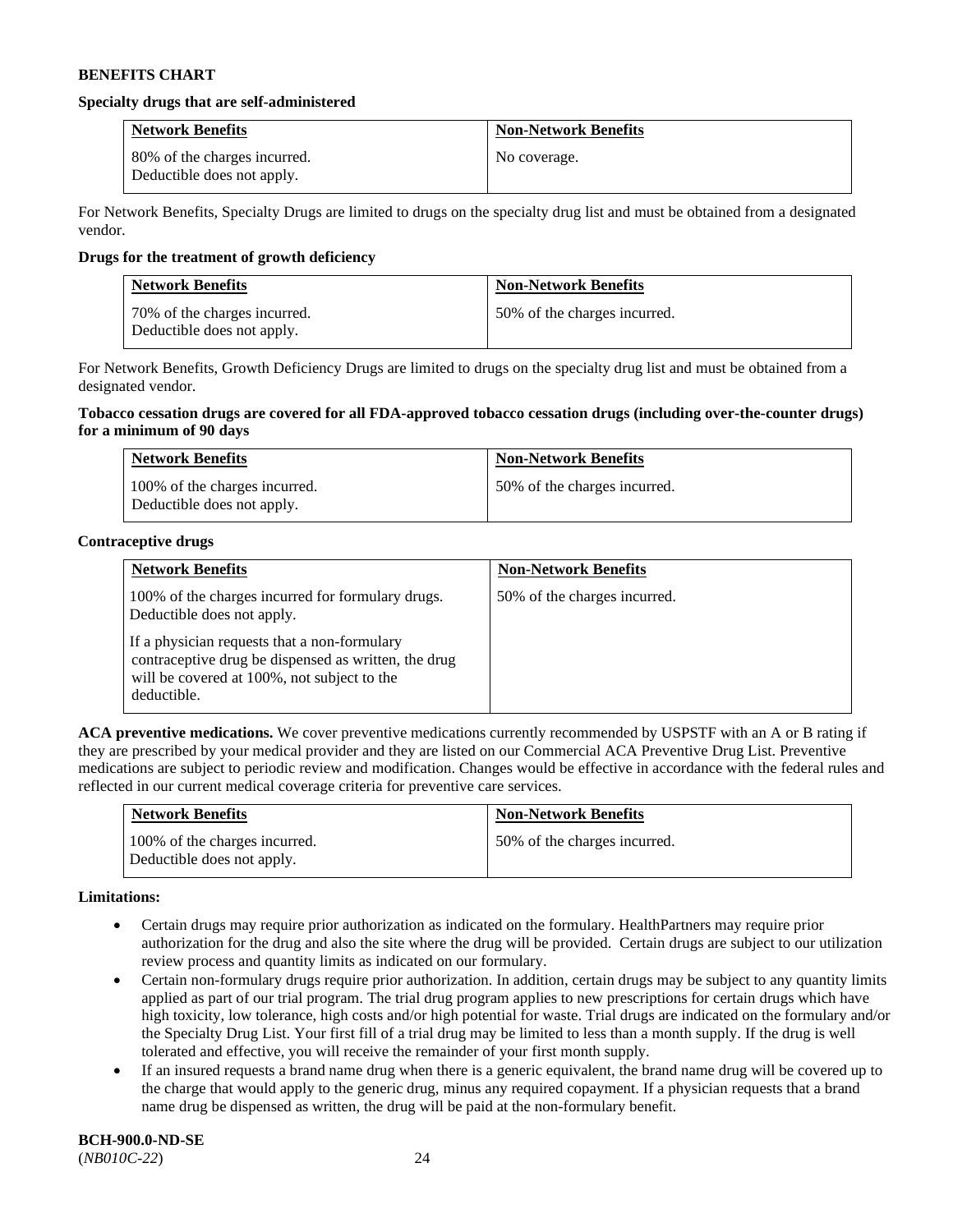- We may require insureds to try over-the-counter (OTC) drug alternatives before approving more costly formulary prescription drugs.
- Unless otherwise specified in the Prescription Drug Services section, you may receive up to a 31-day supply per prescription.
- New prescriptions to treat certain chronic conditions are limited to a 31-day supply.
- No more than a 31-day supply of Specialty Drugs will be covered and dispensed at a time unless it is a manufacturer supplied drug that cannot be split that supplies the insured with more than a 31 day supply.

# **Not Covered:**

- Replacement of prescription drugs, medications, equipment and supplies due to loss, damage or theft.
- Nonprescription (over the counter) drugs or medications, including, but not limited to, vitamins, supplements, homeopathic remedies, and non-FDA approved drugs, unless listed on the formulary and prescribed by a physician or legally authorized health care provider under applicable state and federal law. In addition, if the Insured obtains a prescription, this exclusion does not include aspirin to prevent cardiovascular disease for men and women of certain ages; folic acid supplements for women who may become pregnant; fluoride chemoprevention supplements for children without fluoride in their water source; and iron supplements for children age 6-12 months who are at risk for anemia.
- All drugs used for the treatment of sexual dysfunction.
- Fertility drugs.
- Medical cannabis.
- Drugs on the Excluded Drug List. The Excluded Drug List includes select drugs within a therapy class that are not eligible for coverage. This includes drugs that may be excluded for certain indications. The Excluded Drug List is available at [healthpartners.com.](http://www.healthpartners.com/)
- Drugs that are newly approved by the FDA until they are reviewed and approved by HealthPartners Pharmacy and Therapeutics Committee.
- Medical devices approved by the FDA will not be covered under the Prescription Drug Services section unless they are on our formulary. Covered medical devices are generally submitted and reimbursed under your medical benefits.
- See "Services Not Covered" in the Group Certificate.

# **PREVENTIVE SERVICES**

### **Applicable Definitions:**

**Routine Preventive Services** are routine healthcare services that include screenings, check-ups and counseling to prevent illness, disease or other health problems before symptoms occur.

**Diagnostic Services** are services to help a provider understand your symptoms, diagnose illness and decide what treatment may be needed. They may be the same services that are listed as preventive services, but they are being used as diagnostic services. Your provider will determine if these services are preventive or diagnostic. These services are not preventive if received as part of a visit to diagnose, manage or maintain an acute or chronic medical condition, illness or injury. When that occurs, unless indicated below, standard deductibles, copayments or coinsurance apply.

### **Covered Services:**

We cover preventive services that meet any of the requirements under the Affordable Care Act (ACA) shown in the bulleted items below. These preventive services are covered at 100% under the network benefits with no deductible, copayments or coinsurance. If a preventive service is not required by the ACA and it is covered at a lower benefit level or if a group qualifies for an exemption or accommodation for certain benefits under the ACA, it will be specified below. Preventive benefits mandated under the ACA are subject to periodic review and modification. Changes would be effective in accordance with the federal rules. Preventive services mandated by the ACA include:

- Evidence-based items or services that have in effect a rating of A or B in the current recommendations of the United States Preventive Services Task Force with respect to the individual;
- Immunizations for routine use in children, adolescents and adults that have in effect a recommendation from the Advisory Committee on Immunization Practices of the Centers for Disease Control and Prevention with respect to the individual;
- With respect to infants, children and adolescents, evidence-informed preventive care and screenings provided for in comprehensive guidelines supported by the Health Resources and Services Administration; and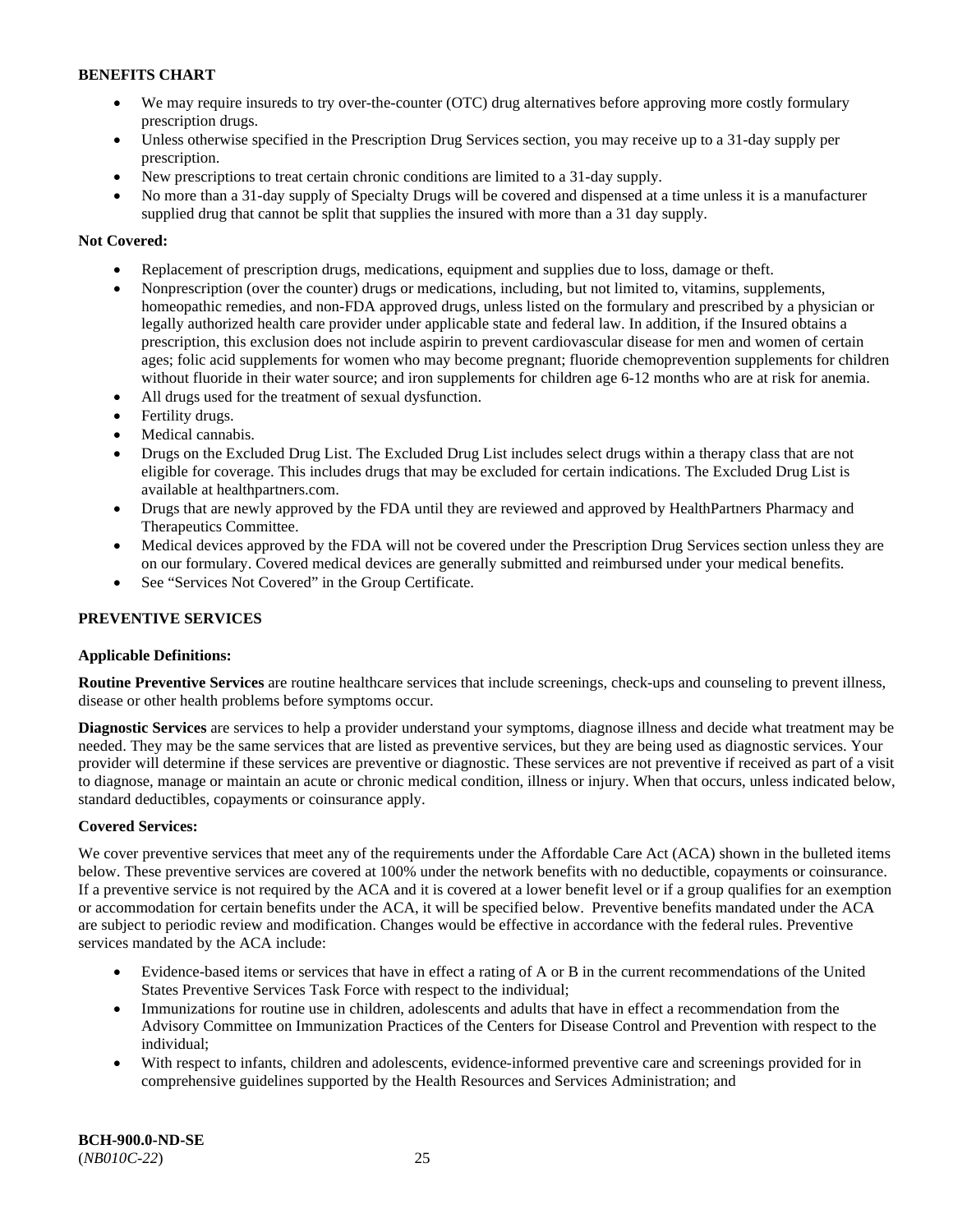• With respect to women, preventive care and screenings provided for in comprehensive guidelines supported by the Health Resources and Services Administration.

Covered services are based on established medical policies, which are subject to periodic review and modification by the medical or dental directors. These medical policies (medical coverage criteria) are available by calling Member Services, or logging on to your "*my*HealthPartners" account at [healthpartners.com.](http://www.healthpartners.com/) 

ACA and state mandated preventive services are covered as follows:

**Routine health exams and periodic health assessments.** A physician or health care provider will counsel you as to how often health assessments are needed based on age, sex and health status. This includes screening and counseling for tobacco use and all FDA approved tobacco cessation medications including over-the-counter drugs (as shown in the Prescription Drug Services section).

| <b>Network Benefits</b>                                     | <b>Non-Network Benefits</b>  |
|-------------------------------------------------------------|------------------------------|
| 100% of the charges incurred.<br>Deductible does not apply. | 50% of the charges incurred. |

**Child health supervision services.** This includes pediatric preventive services such as newborn screenings, appropriate immunizations, developmental assessments and laboratory services appropriate to the age of the child from birth to 72 months and appropriate immunizations to age 18.

| <b>Network Benefits</b>                                     | <b>Non-Network Benefits</b>  |
|-------------------------------------------------------------|------------------------------|
| 100% of the charges incurred.<br>Deductible does not apply. | 50% of the charges incurred. |

### **Routine prenatal care and exams**.

| <b>Network Benefits</b>                                     | <b>Non-Network Benefits</b>  |
|-------------------------------------------------------------|------------------------------|
| 100% of the charges incurred.<br>Deductible does not apply. | 50% of the charges incurred. |

**Routine postnatal care.** This includes health exams, assessments, education and counseling relating to the period immediately after childbirth.

| <b>Network Benefits</b>                                     | <b>Non-Network Benefits</b>  |
|-------------------------------------------------------------|------------------------------|
| 100% of the charges incurred.<br>Deductible does not apply. | 50% of the charges incurred. |

**Routine screening procedures for cancer.** This includes colorectal screening, digital rectal examinations, or other cancer screenings recommended by the USPSTF with an A or B rating. Women's preventive health services below describe additional routine screening procedures for cancer.

| <b>Network Benefits</b>                                     | <b>Non-Network Benefits</b>  |
|-------------------------------------------------------------|------------------------------|
| 100% of the charges incurred.<br>Deductible does not apply. | 50% of the charges incurred. |

**Professional voluntary family planning services.** This includes services to prevent or delay a pregnancy, including counseling and education. Services must be provided by a licensed provider.

| <b>Network Benefits</b>                                     | <b>Non-Network Benefits</b>  |
|-------------------------------------------------------------|------------------------------|
| 100% of the charges incurred.<br>Deductible does not apply. | 50% of the charges incurred. |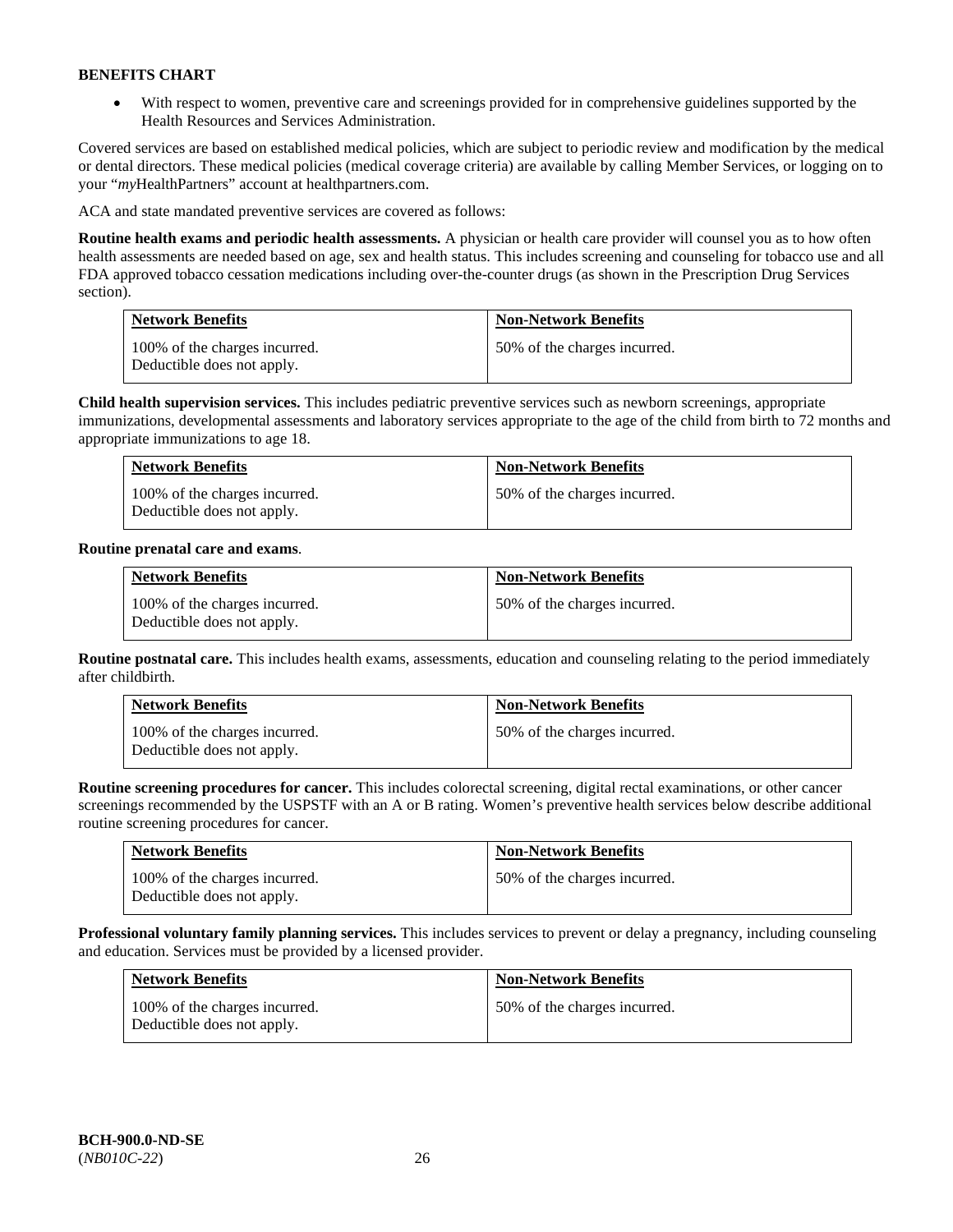#### **Adult immunizations**

| <b>Network Benefits</b>                                     | <b>Non-Network Benefits</b>  |
|-------------------------------------------------------------|------------------------------|
| 100% of the charges incurred.<br>Deductible does not apply. | 50% of the charges incurred. |

**Women's preventive health services.** This includes mammograms, screenings for cervical cancer (pap smears), breast pumps, human papillomavirus (HPV) testing, counseling for sexually transmitted infections, counseling and screening for human immunodeficiency virus (HIV), and all FDA approved contraceptive methods as prescribed by a doctor, sterilization procedures, education and counseling (see the "Prescription Drug Services" section for coverage of oral contraceptive drugs). For women whose family history is associated with an increased risk for BRCA1 or BRCA2 gene mutations, we cover genetic counseling and BRCA screening without cost sharing, if appropriate and as determined by a physician.

With respect to mammograms, we cover no less than the following:

- One baseline mammogram examination for each woman who is at least thirty-five but less than forty years of age.
- One mammogram examination every year, or more frequently if ordered by a physician, for each woman who is at least forty years of age.

| <b>Network Benefits</b>                                     | <b>Non-Network Benefits</b>  |
|-------------------------------------------------------------|------------------------------|
| 100% of the charges incurred.<br>Deductible does not apply. | 50% of the charges incurred. |

**Obesity screening and management.** We cover obesity screening and counseling for all ages during a routine preventive care exam. If you are age 18 or older and have a body mass index of 30 or more, we also cover intensive obesity management to help you lose weight. Your primary care doctor can coordinate these services.

| <b>Network Benefits</b>                                     | <b>Non-Network Benefits</b>  |
|-------------------------------------------------------------|------------------------------|
| 100% of the charges incurred.<br>Deductible does not apply. | 50% of the charges incurred. |

**In addition to any ACA or state mandated preventive services referenced above, we cover the following eligible services:**

#### **Routine eye and hearing exams**

| <b>Network Benefits</b>                                     | <b>Non-Network Benefits</b>  |
|-------------------------------------------------------------|------------------------------|
| 100% of the charges incurred.<br>Deductible does not apply. | 50% of the charges incurred. |

**Ovarian cancer surveillance tests for women who are at risk.** "At risk for ovarian cancer" means (1) having a family history that includes any of the following: one or more first-degree or second-degree relatives with ovarian cancer, clusters of female relatives with breast cancer or nonpolyposis colorectal cancer; or (2) testing positive for BRCA1 or BRCA2 mutations. "Surveillance tests for ovarian cancer" means annual screening using: CA-125 serum tumor marker testing, transvaginal ultrasound, pelvic examination or other proven ovarian cancer screening tests currently being evaluated by the federal Food and Drug Administration or by the National Cancer Institute.

| Coverage level is same as corresponding Network<br>Coverage level is same as corresponding Non-<br>Network Benefit, depending on type of service<br>Benefit, depending on type of service provided,<br>provided, such as Diagnostic Imaging Services,<br>such as Diagnostic Imaging Services, Laboratory<br>Laboratory Services Office Visits for Illness or<br>Services Office Visits for Illness or Injury or | <b>Network Benefits</b> | <b>Non-Network Benefits</b>    |
|-----------------------------------------------------------------------------------------------------------------------------------------------------------------------------------------------------------------------------------------------------------------------------------------------------------------------------------------------------------------------------------------------------------------|-------------------------|--------------------------------|
|                                                                                                                                                                                                                                                                                                                                                                                                                 | Preventive Services.    | Injury or Preventive Services. |

**Limitations:**

• Services are not preventive if received as part of a visit to diagnose, manage or maintain an acute or chronic medical condition, illness or injury. When that occurs, unless otherwise indicated above, standard deductibles, copayments or coinsurance apply.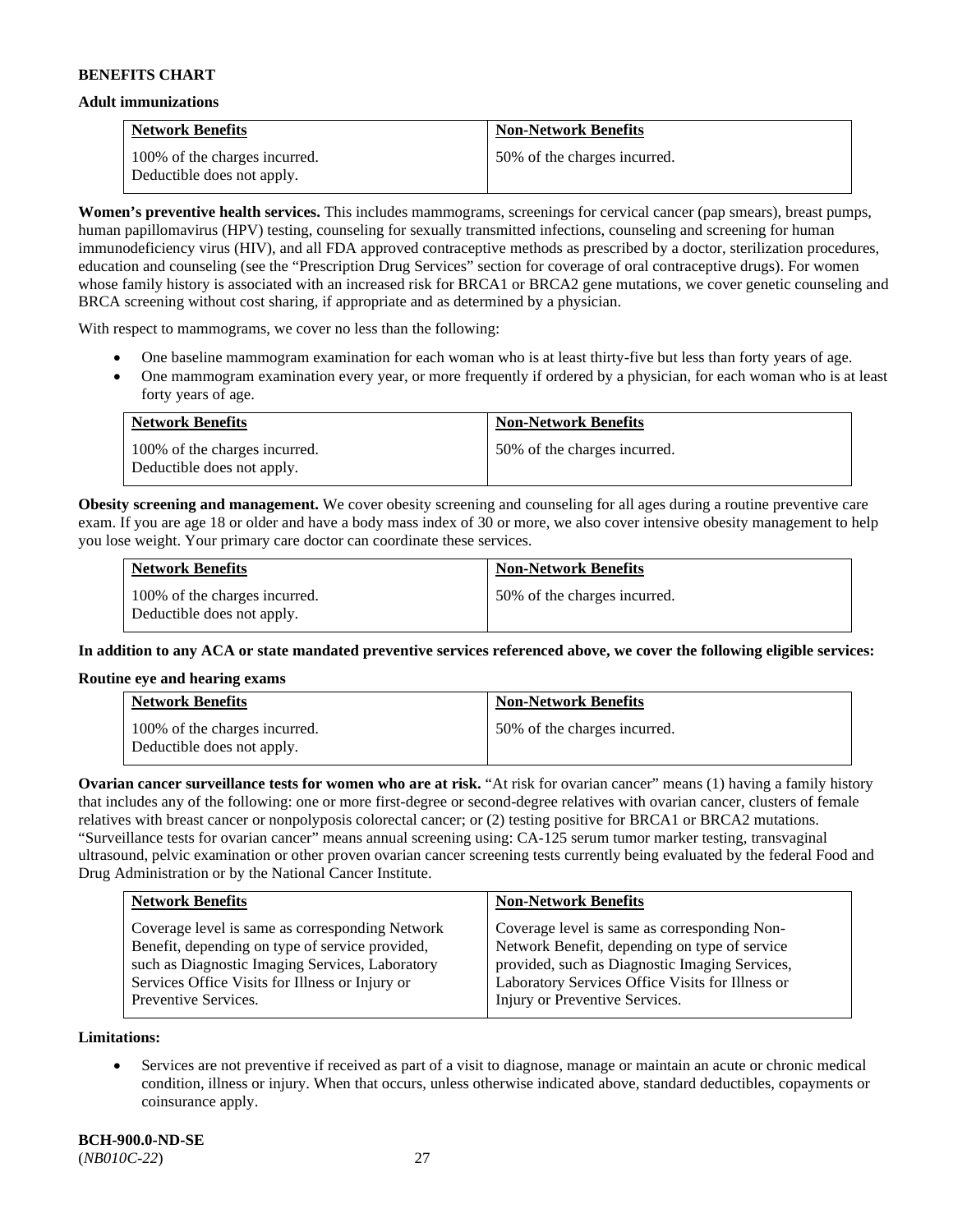# **Not Covered:**

• See "Services Not Covered" in the Group Certificate.

# **TELEHEALTH/TELEMEDICINE SERVICES**

### **Definitions:**

**Telehealth, Telemedicine, or Virtual Care.** This is a means of communication between a health care professional and a patient. This includes the use of secure electronic information, imaging, and communication technologies, including:

- interactive audio or audio-video
- interactive audio with store-and-forward technology
- chat-based and email-based systems
- physician-to-physician consultation
- patient education
- data transmission
- data interpretation
- digital diagnostics (algorithm-enabled diagnostic support)
- digital therapeutics (the use of personal health devices and sensors, either alone or in combination with conventional drug
- therapies, for disease prevention and management)

### Services can be delivered:

Synchronously: the patient and health care professional are engaging with one another at the same time; or

Asynchronously: the patient and health care professional engage with each other at different points in time.

**Telephone Visits.** Live, synchronous, interactive encounters over the telephone between a patient and a healthcare provider.

**E-visit or chat-based visits.** Asynchronous online or mobile app encounters to discuss a patient's personal health information, vital signs, and other physiologic data or diagnostic images. The healthcare provider reviews and delivers a consultation, diagnosis, prescription or treatment plan after reviewing the patient's visit information.

**Virtuwell<sup>®</sup>.** This is an online service for you to receive a diagnosis and treatment for certain conditions, such as a cold, flu, ear pain and sinus infections. You may access the Virtuwell website at [virtuwell.com.](https://www.virtuwell.com/)

**Video Visits.** Live, synchronous, interactive encounters using secure web-based video between a patient and a healthcare provider.

### **Covered Services:**

The Plan covers the following methods of receiving care for services that would be eligible under the Plan if the service were provided in person.

### **Scheduled telephone visits**

| <b>Network Benefits</b>      | <b>Non-Network Benefits</b>  |
|------------------------------|------------------------------|
| 70% of the charges incurred. | 50% of the charges incurred. |

### **E-visits**

### **Access to online care through Virtuwell at [virtuwell.com](https://www.virtuwell.com/)**

| <b>Network Benefits</b>                                     | <b>Non-Network Benefits</b> |
|-------------------------------------------------------------|-----------------------------|
| 100% of the charges incurred.<br>Deductible does not apply. | Not applicable.             |

### **All other E-visits**

| <b>Network Benefits</b>      | <b>Non-Network Benefits</b>  |
|------------------------------|------------------------------|
| 70% of the charges incurred. | 50% of the charges incurred. |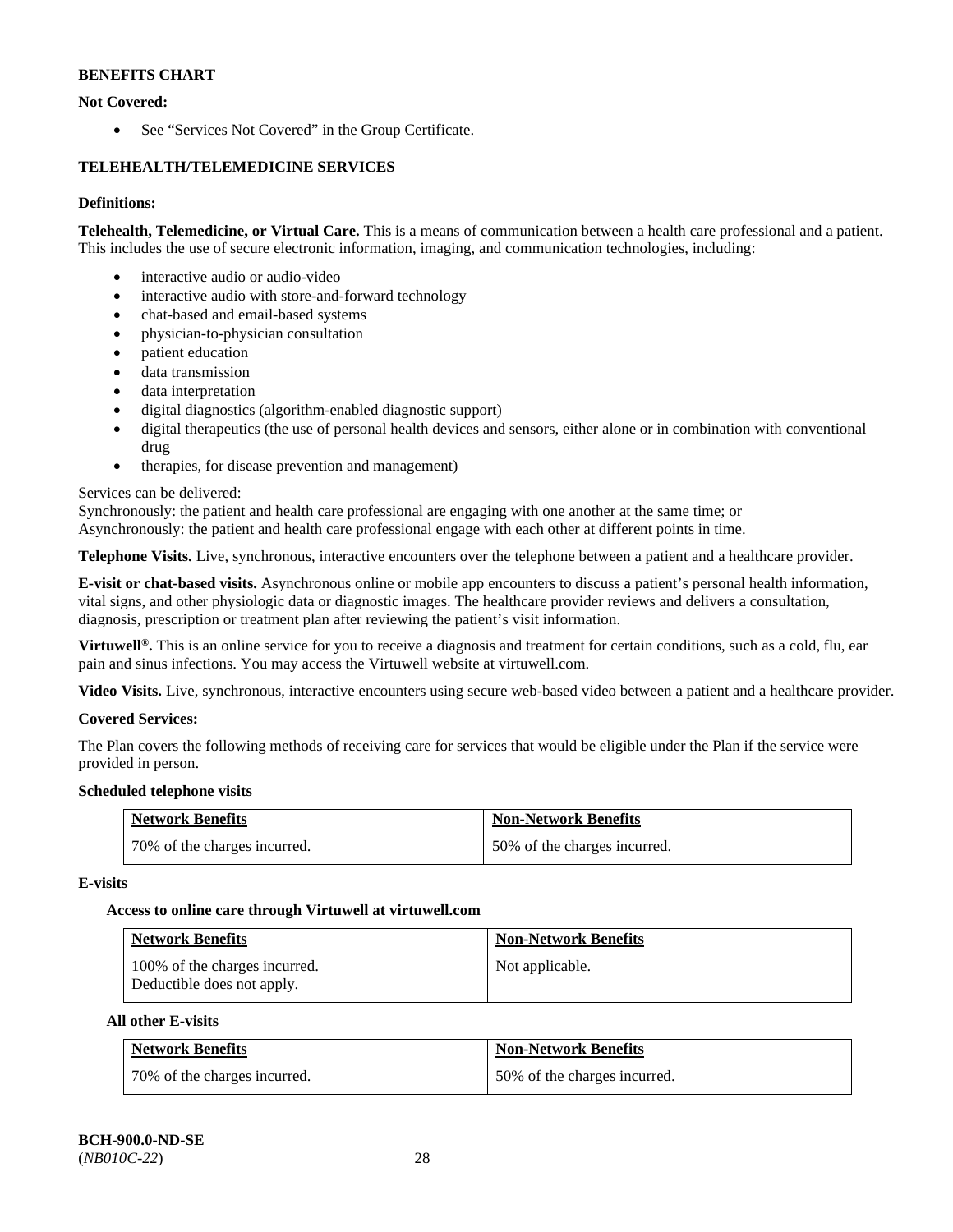### **First three visits**

The first three urgent care visits, office visits, convenience clinic visits, telephone visits and Evisits (other than Virtuwell) combined in a calendar year are covered at 100% per visit, not subject to the deductible. Then services will be covered at the coinsurance/copayment and deductible indicated for urgent care visits, office visits, convenience clinic visits, telephone visits and E-visits (other than Virtuwell).

Physician services are included; however, charges for office procedures, laboratory, radiology and other ancillary services are not included and will be subject to the deductible and coinsurance.

#### **Video visits**

| <b>Network Benefits</b>                                | <b>Non-Network Benefits</b>                            |
|--------------------------------------------------------|--------------------------------------------------------|
| Coverage level is same as corresponding Network        | Coverage level is same as corresponding Non-           |
| Benefits, depending on type of service provided        | Network Benefits, depending on type of service         |
| such as Office Visits for Illness or Injury, Inpatient | provided, such as Office Visits for Illness or Injury, |
| or Outpatient Hospital Services.                       | Inpatient or Outpatient Hospital Services.             |

#### **Not Covered:**

See "Services Not Covered" in the Group Certificate.

### **TRANSPLANT SERVICES**

#### **Applicable Definitions:**

**Autologous.** This is when the source of cells is from the individual's own marrow or stem cells.

**Allogeneic.** This is when the source of cells is from a related or unrelated donor's marrow or stem cells.

**Autologous Bone Marrow Transplant.** This is when the bone marrow is harvested from the individual and stored. The patient undergoes treatment which includes tumor ablation with high-dose chemotherapy and/or radiation. The bone marrow is reinfused (transplanted).

**Allogeneic Bone Marrow Transplant.** This is when the bone marrow is harvested from the related or unrelated donor and stored. The patient undergoes treatment which includes tumor ablation with high-dose chemotherapy and/or radiation. The bone marrow is reinfused (transplanted).

**Autologous/Allogeneic Stem Cell Support.** This is a treatment process that includes stem cell harvest from either bone marrow or peripheral blood, tumor ablation with high-dose chemotherapy and/or radiation, stem cell reinfusion, and related care. Autologous/allogeneic bone marrow transplantation and high dose chemotherapy with peripheral stem cell rescue/support are considered to be autologous/allogeneic stem cell support.

**Designated Transplant Center.** This is any health care provider, group or association of health care providers designated by us to provide services, supplies or drugs for specified transplants for our insureds.

**Transplant Services.** This is transplantation (including retransplants) of the human organs or tissue listed below, including all related post-surgical treatment, follow-up care and drugs and multiple transplants for a related cause. Transplant services do not include other organ or tissue transplants or surgical implantation of mechanical devices functioning as a human organ, except surgical implantation of an FDA approved Ventricular Assist Device (VAD) or total artificial heart, functioning as a temporary bridge to heart transplantation.

### **Prior authorization is required prior to consultation to support coordination of care and benefits.**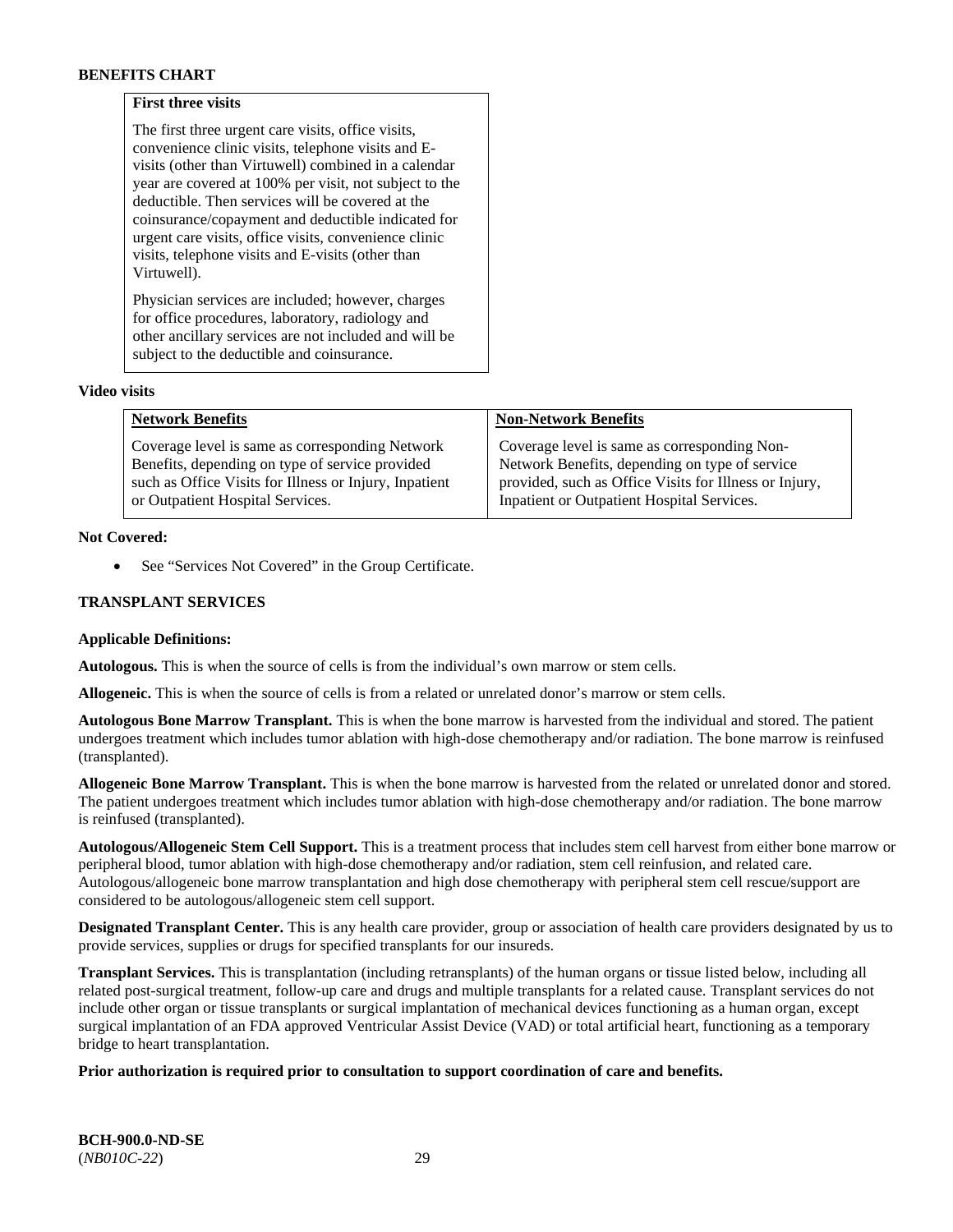# **Covered Services:**

We cover eligible transplant services (as defined above) while you are covered under this Certificate. Transplants that will be considered for coverage are limited to the following:

- Kidney transplants for end-stage disease.
- Cornea transplants for end-stage disease.
- Heart transplants for end-stage disease.
- Lung transplants or heart/lung transplants for: (1) primary pulmonary hypertension; (2) Eisenmenger's syndrome; (3) end-stage pulmonary fibrosis; (4) alpha 1 antitrypsin disease; (5) cystic fibrosis; and (6) emphysema.
- Liver transplants for: (1) biliary atresia in children; (2) primary biliary cirrhosis; (3) post-acute viral infection (including hepatitis A, hepatitis B antigen e negative and hepatitis C) causing acute atrophy or post-necrotic cirrhosis; (4) primary sclerosing cholangitis; (5) alcoholic cirrhosis; and (6) hepatocellular carcinoma.
- Allogeneic bone marrow transplants or peripheral stem cell support associated with high dose chemotherapy for: (1) acute myelogenous leukemia; (2) acute lymphocytic leukemia; (3) chronic myelogenous leukemia; (4) severe combined immunodeficiency disease; (5) Wiskott-Aldrich syndrome; (6) aplastic anemia; (7) sickle cell anemia; (8) non-relapsed or relapsed non-Hodgkin's lymphoma; (9) multiple myeloma; and (10) testicular cancer.
- Autologous bone marrow transplants or peripheral stem cell support associated with high-dose chemotherapy for: (1) acute leukemias; (2) non-Hodgkin's lymphoma; (3) Hodgkin's disease; (4) Burkitt's lymphoma; (5) neuroblastoma; (6) multiple myeloma; (7) chronic myelogenous leukemia; and (8) non-relapsed non-Hodgkin's lymphoma.
- Pancreas transplants for simultaneous pancreas-kidney transplants for diabetes, pancreas after kidney, living related segmental simultaneous pancreas kidney transplantation and pancreas transplant alone.

To receive Network Benefits, charges for transplant services must be incurred at a Designated Transplant Center.

The transplant-related treatment provided, including expenses incurred for directly related donor services, shall be subject to and in accordance with the provisions, limitations, maximum and other terms of this Benefits Chart.

Medical and hospital expenses of the donor are covered only when the recipient is an insured and the transplant and directly related donor expenses have been prior authorized for coverage. Treatment of medical complications that may occur to the donor are not covered. Donors are not considered insureds, and are therefore not eligible for the rights afforded to insureds under the Group Certificate.

The list of eligible transplant services and coverage determinations are based on established medical policies, which are subject to periodic review and modifications by the medical director.

| <b>Network Benefits</b>                          | <b>Non-Network Benefits</b>                             |
|--------------------------------------------------|---------------------------------------------------------|
| See Network Inpatient Hospital Services benefit. | See Non-Network Inpatient Hospital Services<br>benefit. |